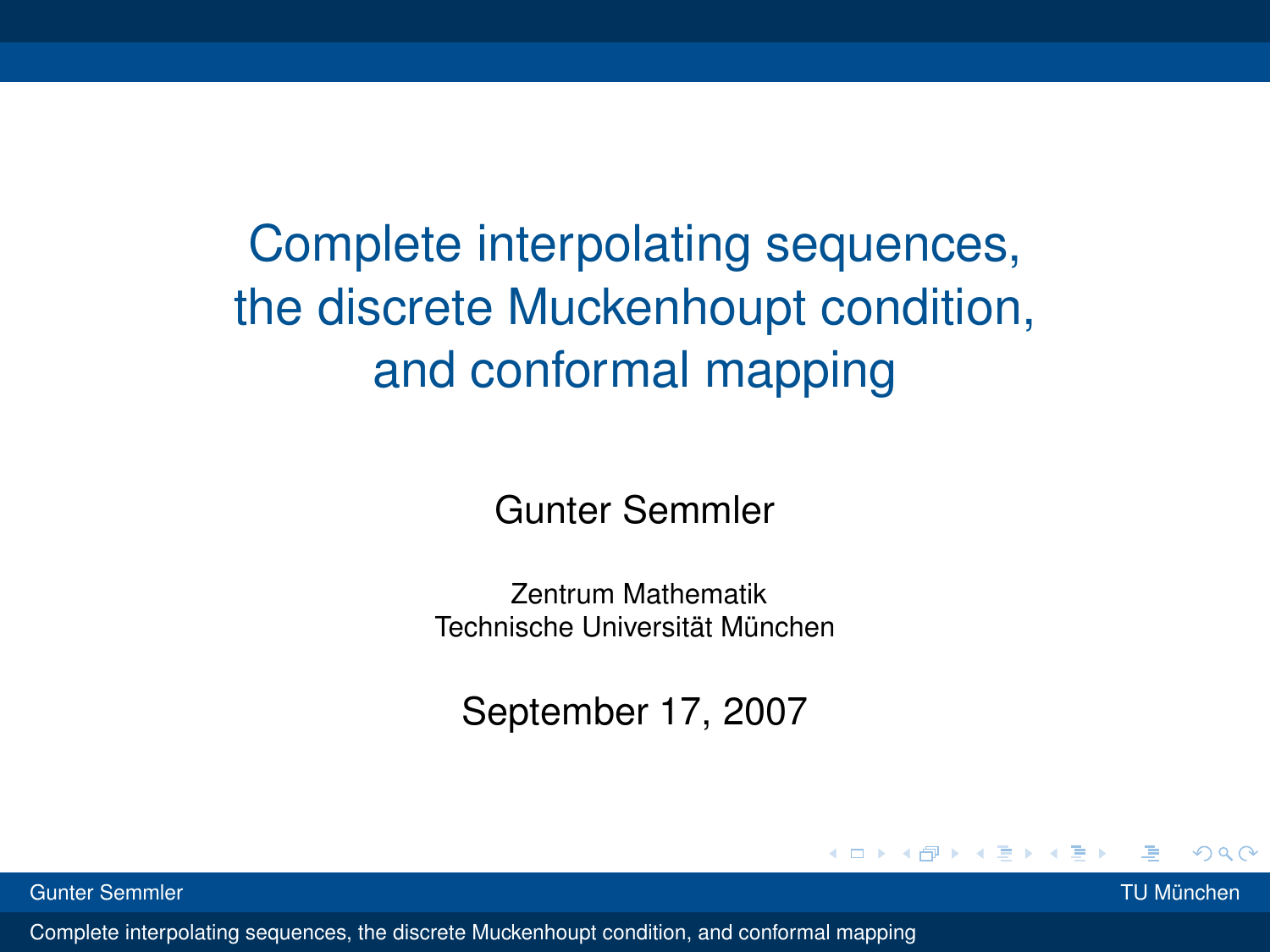#### Definition of complete interpolating sequences

 $\blacktriangleright \{\lambda_n\}_{n\in\mathbb{Z}}\subset\mathbb{R}$  is called complete interpolating sequence if

$$
f(\lambda_n)=a_n,\qquad n\in\mathbb{Z},
$$

メロトメ 倒 トメ ミトメ ミト

 $\Omega$ 

has a unique solution  $f \in PW_\pi^2$  for all  $\{a_n\} \in l^2(\mathbb{Z})$ .

Gunter Semmler TU München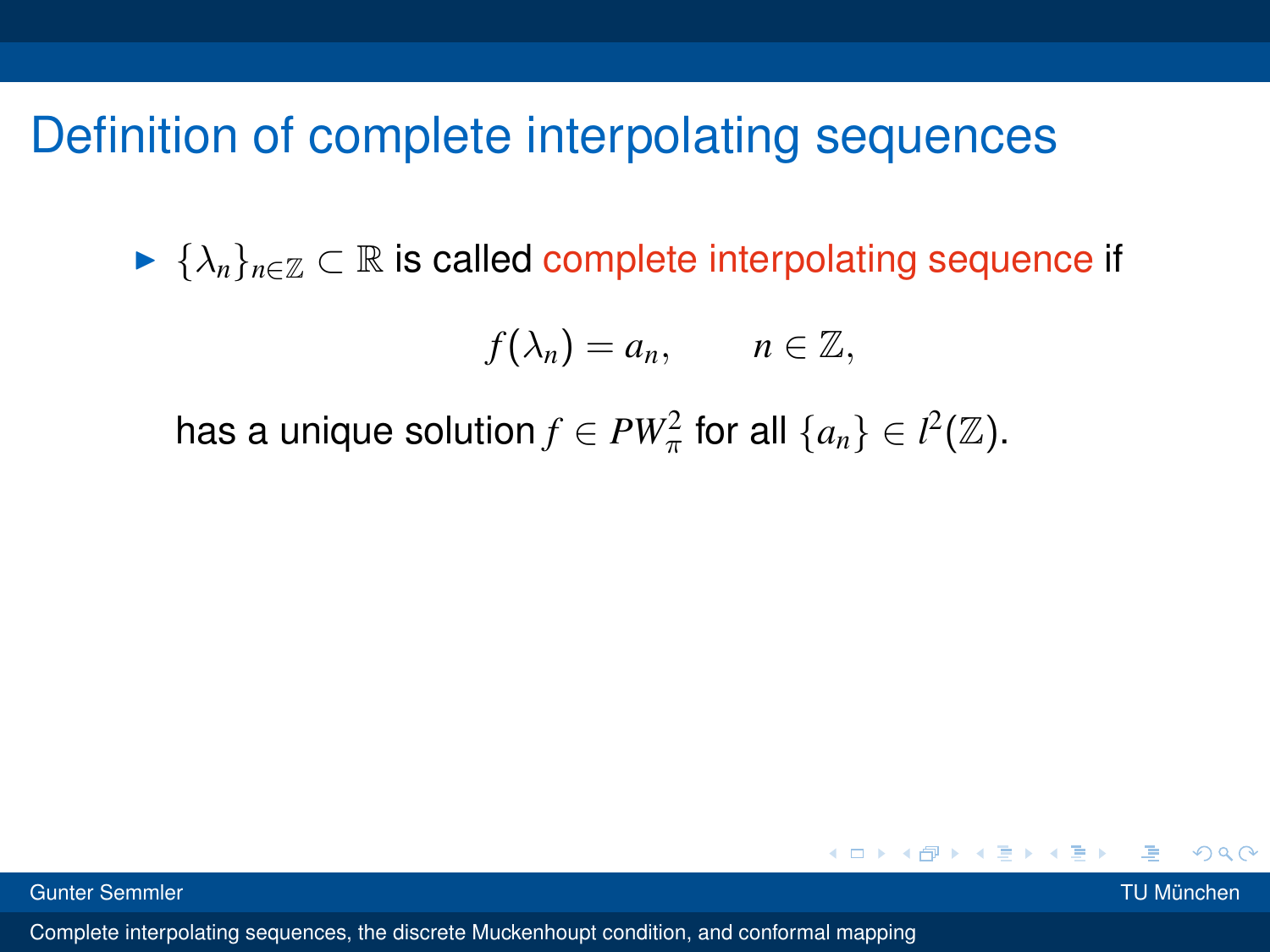#### Definition of complete interpolating sequences

 $\blacktriangleright \{\lambda_n\}_{n\in\mathbb{Z}}\subset\mathbb{R}$  is called complete interpolating sequence if

$$
f(\lambda_n)=a_n,\qquad n\in\mathbb{Z},
$$

has a unique solution  $f \in PW_\pi^2$  for all  $\{a_n\} \in l^2(\mathbb{Z})$ .

Paley-Wiener space  $PW_{\pi}^2$ : entire functions of exponential type  $\leq \pi$  and in  $L^2(\mathbb{R})$ .

つひひ

K ロ ⊁ K 倒 ≯ K ミ ⊁ K ミ ≯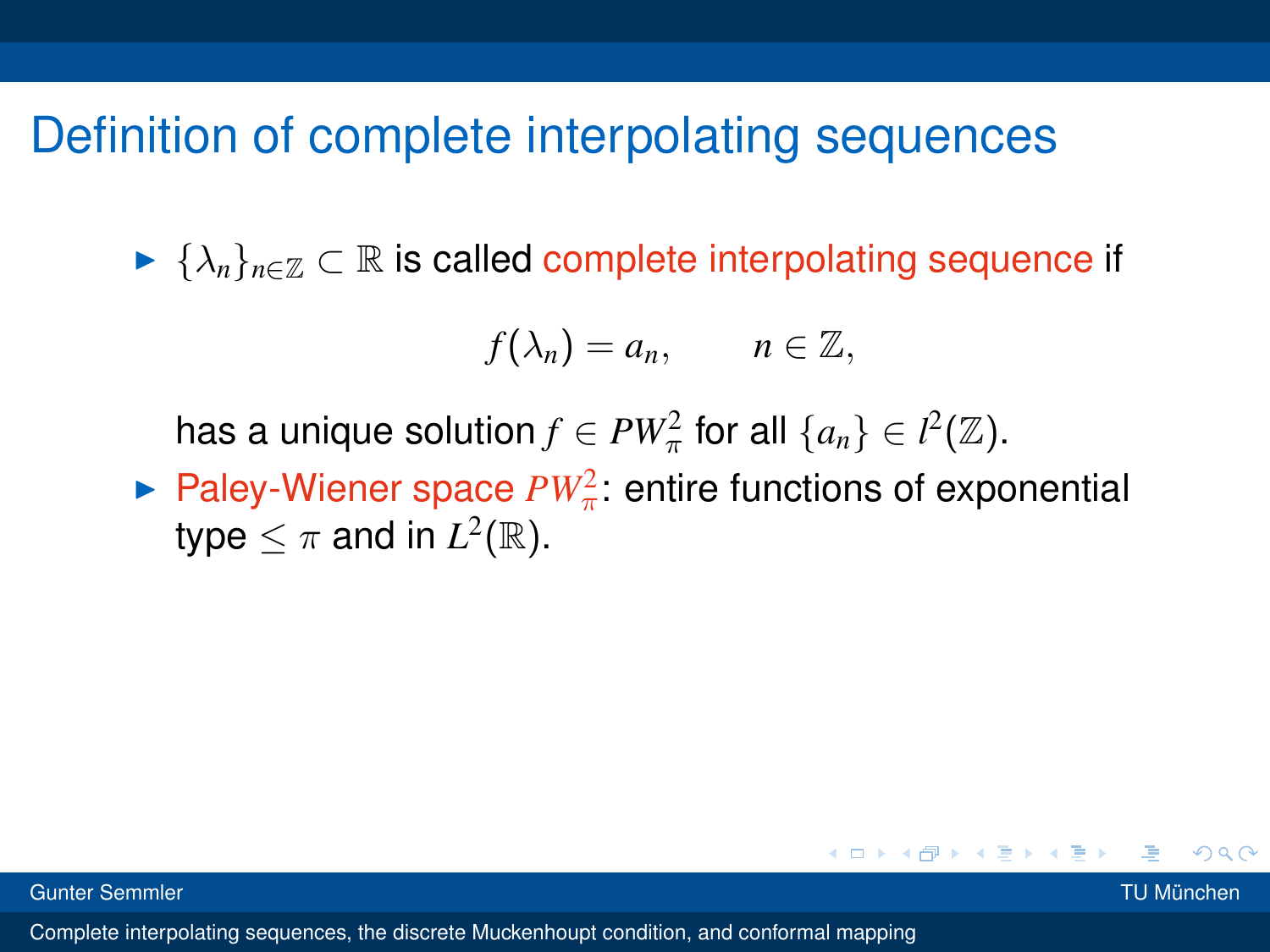#### Definition of complete interpolating sequences

 $\blacktriangleright \{\lambda_n\}_{n\in\mathbb{Z}}\subset\mathbb{R}$  is called complete interpolating sequence if

$$
f(\lambda_n)=a_n,\qquad n\in\mathbb{Z},
$$

has a unique solution  $f \in PW_\pi^2$  for all  $\{a_n\} \in l^2(\mathbb{Z})$ .

Paley-Wiener space  $PW_{\pi}^2$ : entire functions of exponential type  $\leq \pi$  and in  $L^2(\mathbb{R})$ .

 $\blacktriangleright$  *f* depends continuously on  $\{a_n\}$ :

$$
c||f||_{L^{2}(\mathbb{R})}^{2} \leq \sum_{n\in\mathbb{Z}}|a_{n}|^{2} \leq C||f||_{L^{2}(\mathbb{R})}^{2}
$$

K ロ ⊁ K 倒 ≯ K ミ ⊁ K ミ ≯

つひひ

Gunter Semmler TU München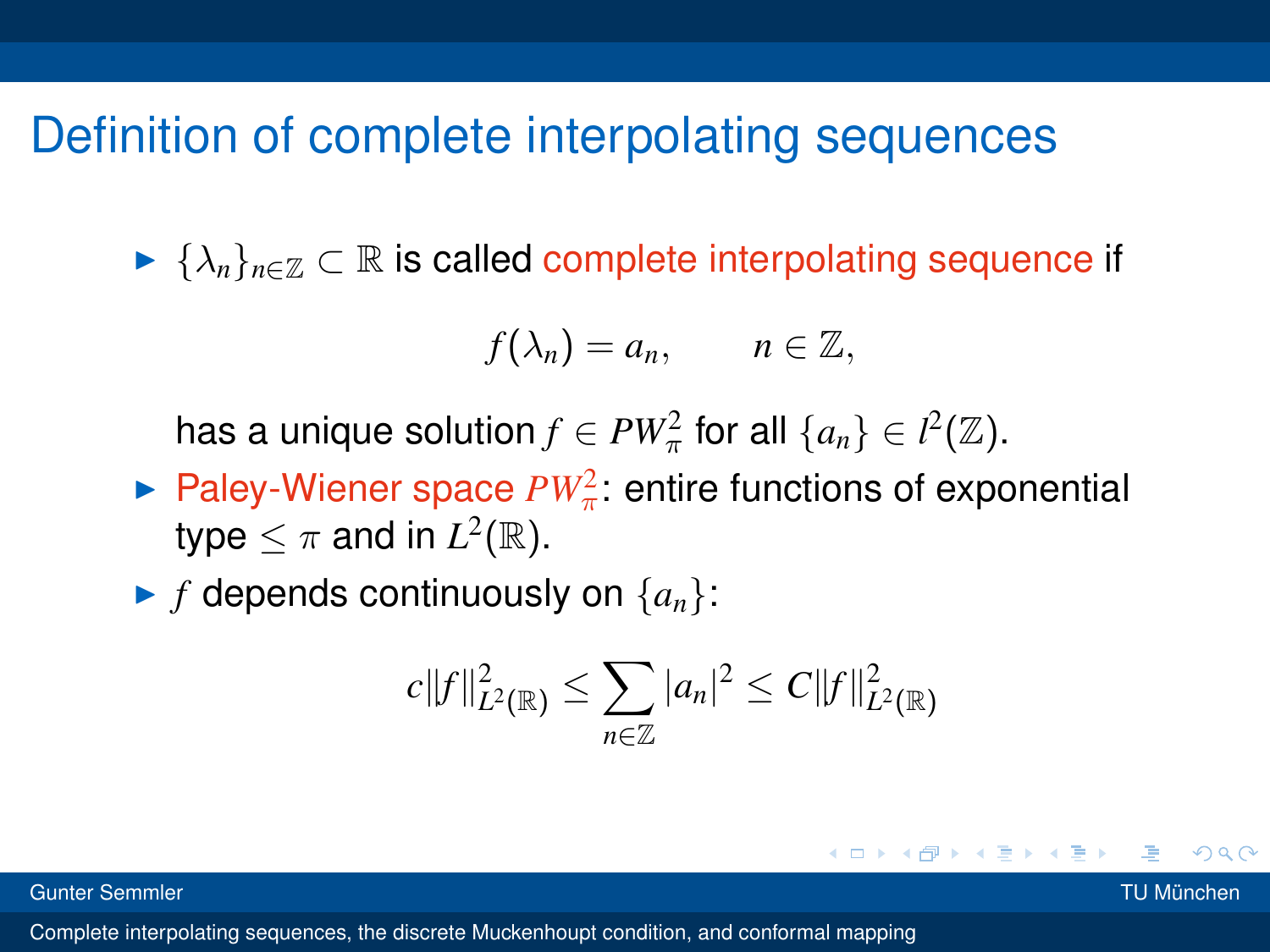# Riesz bases of exponentials

 $\blacktriangleright$  Paley-Wiener Theorem: Fourier transform provides isometry

$$
\boxed{PW_\pi^2}
$$
   
Fourier transform 
$$
L^2(-\pi,\pi)
$$

4 D.K.

Gunter Semmler TU München

医间面

 $\Omega$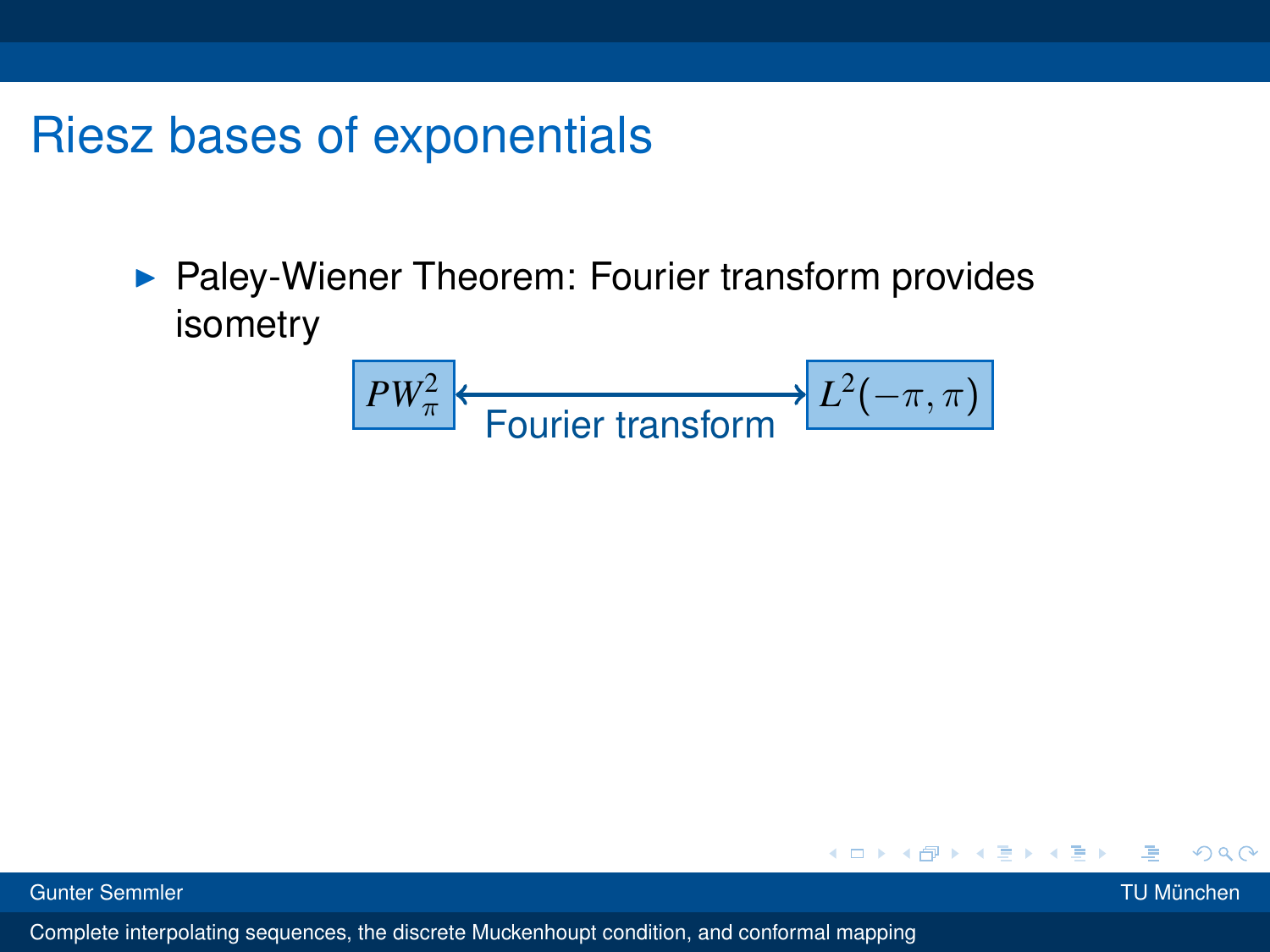## Riesz bases of exponentials

 $\blacktriangleright$  Paley-Wiener Theorem: Fourier transform provides isometry

$$
\boxed{PW_\pi^2}
$$
 Fourier transform 
$$
L^2(-\pi,\pi)
$$

 $\blacktriangleright \{\lambda_n\}_{n\in\mathbb{Z}}$  is complete interpolating sequence  $\mathbbm{1}$  ${e^{\lambda_n it}}_{n\in\mathbb{Z}}$  is a Riesz basis in  $L^2(-\pi,\pi)$  (or unconditional basis)

Gunter Semmler TU München

 $\Omega$ 

K ロ ⊁ K 倒 ≯ K ミ ⊁ K ミ ≯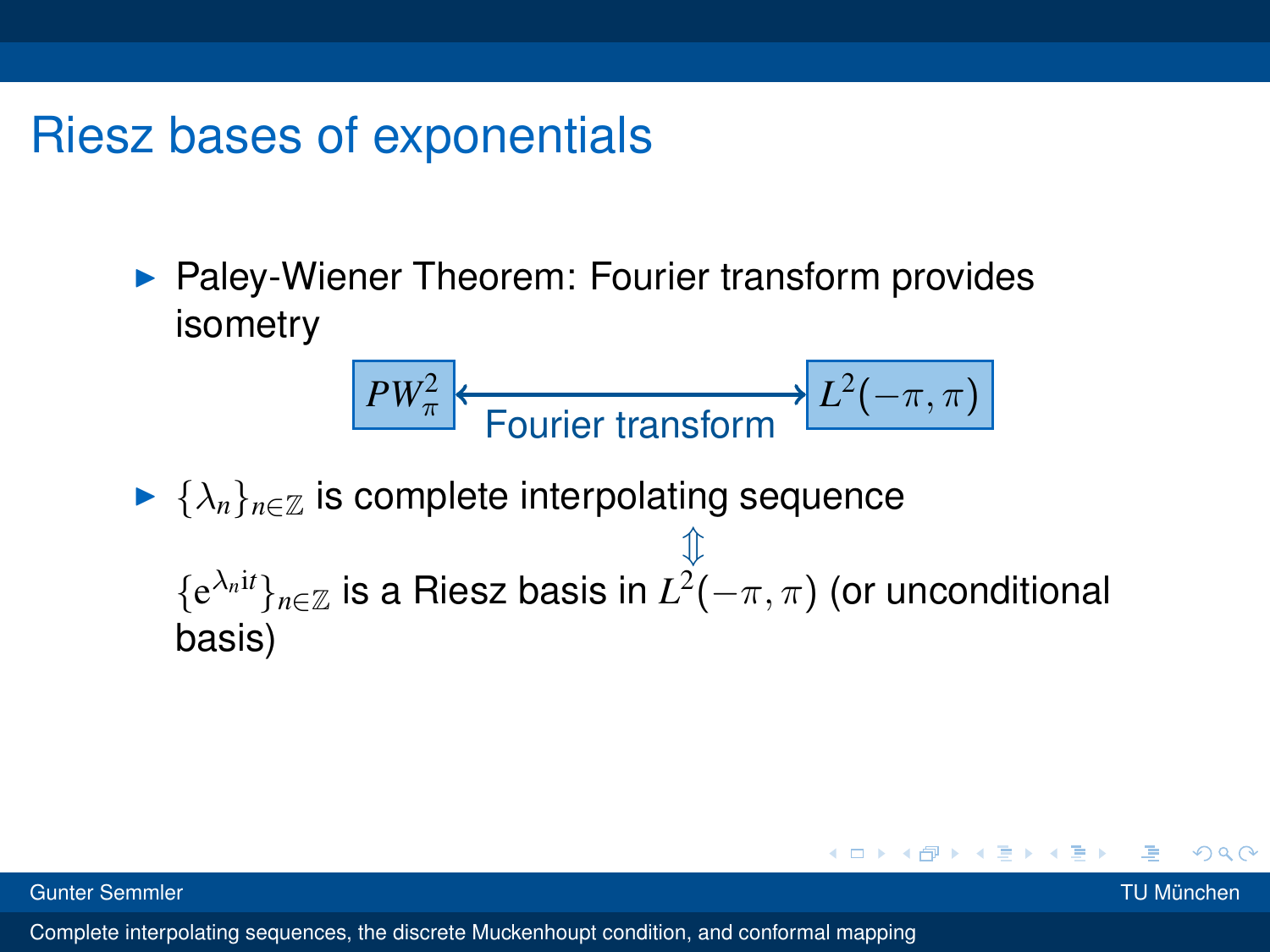## Riesz bases of exponentials

 $\blacktriangleright$  Paley-Wiener Theorem: Fourier transform provides isometry

$$
\boxed{PW_\pi^2}
$$
   
Fourier transform 
$$
L^2(-\pi,\pi)
$$

- $\blacktriangleright \{\lambda_n\}_{n\in\mathbb{Z}}$  is complete interpolating sequence  $\mathbbm{1}$  ${e^{\lambda_n it}}_{n\in\mathbb{Z}}$  is a Riesz basis in  $L^2(-\pi,\pi)$  (or unconditional basis)
- $\triangleright$  Question: Which sequences are complete interpolating sequences?

Gunter Semmler TU München

つひひ

K ロ ⊁ K 倒 ≯ K ミ ⊁ K ミ ≯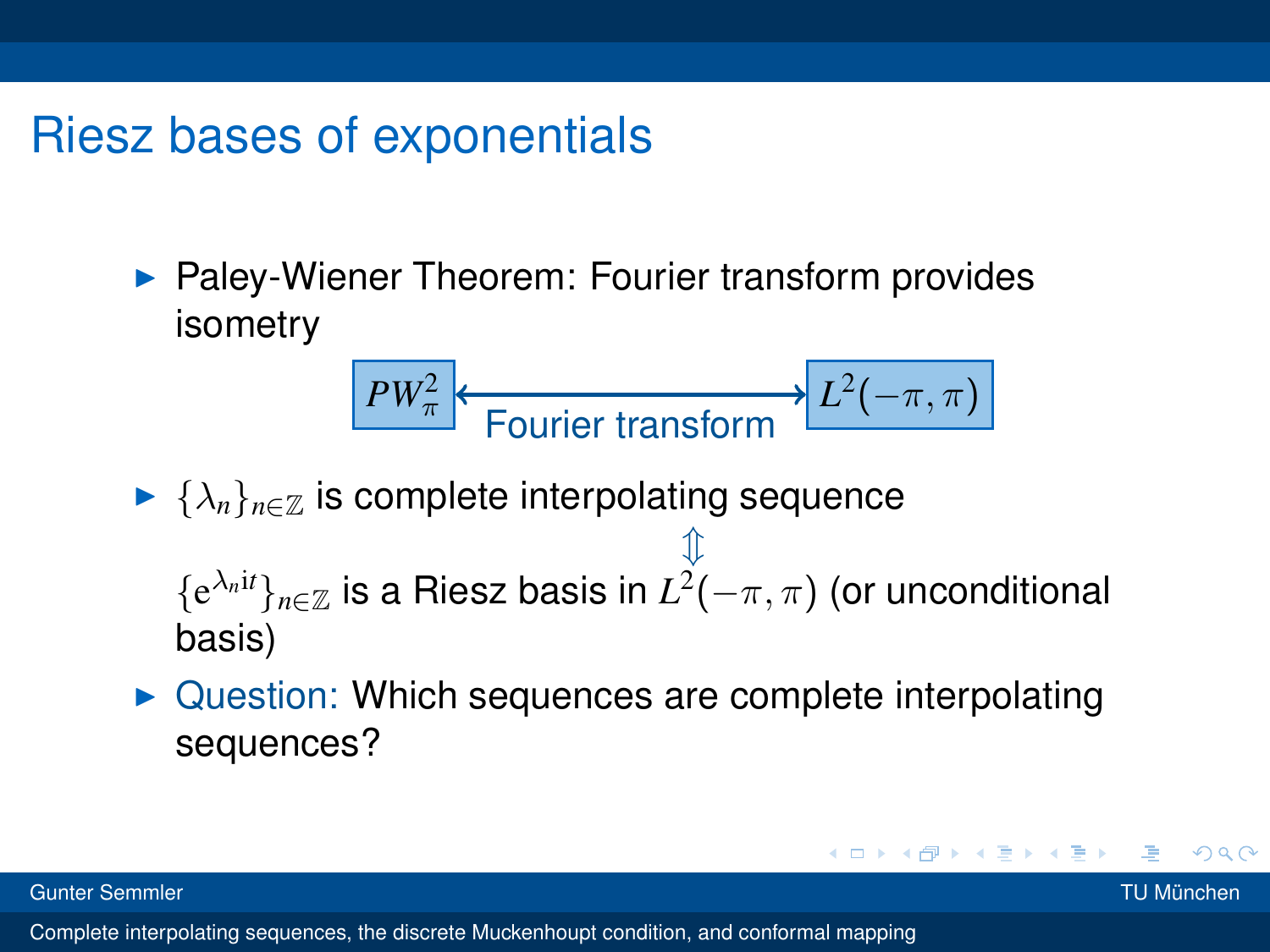$$
\blacktriangleright \{\lambda_n\} = \mathbb{Z} : \{e^{nit}\} \text{ is ONB in } L^2(-\pi, \pi)
$$

Gunter Semmler TU München

 $QQ$ 

**Bark B**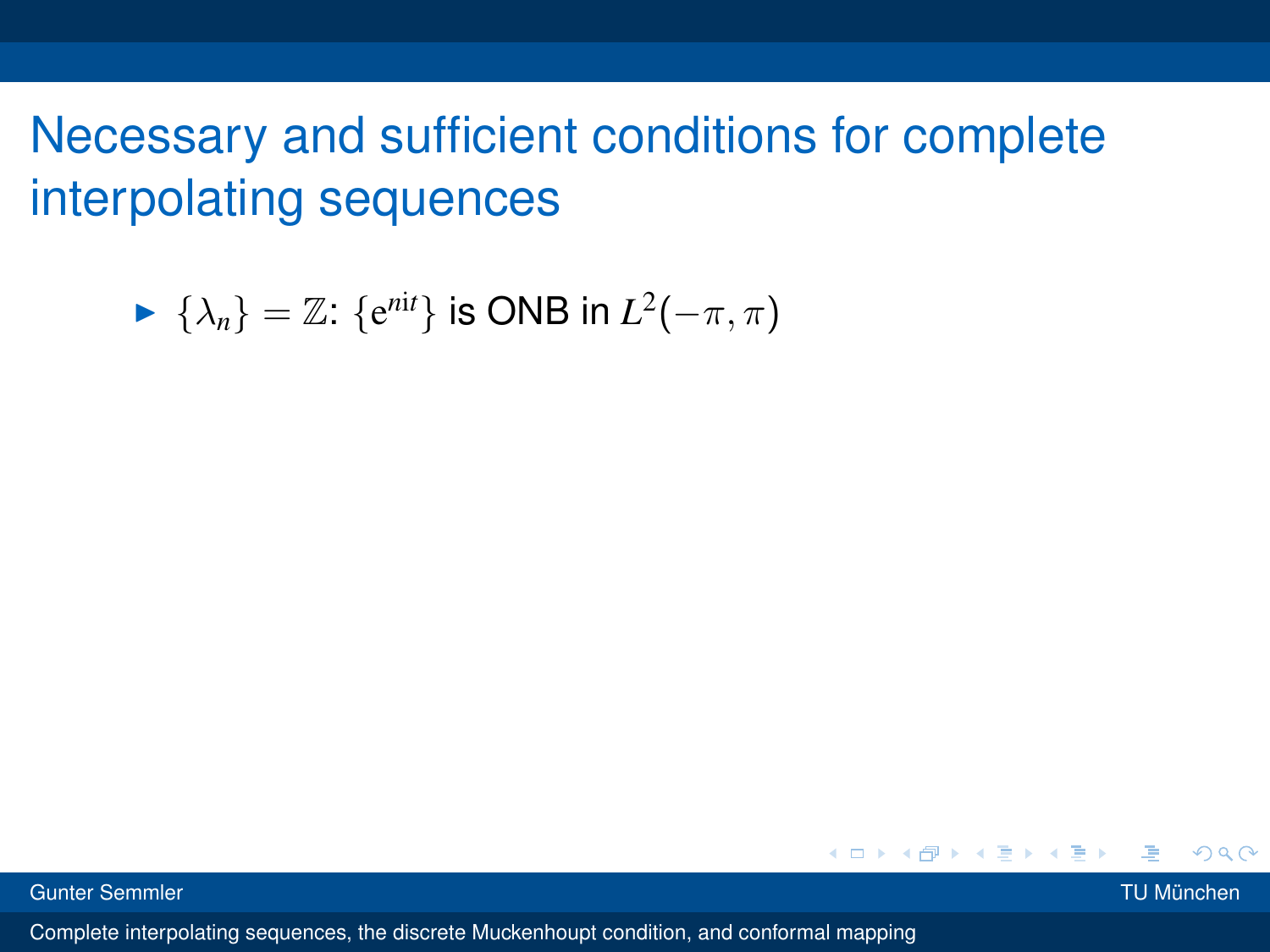- $\blacktriangleright$  { $\lambda_n$ } = ℤ: { $e^{nit}$ } is ONB in  $L^2(-\pi, \pi)$
- $\blacktriangleright \{\lambda_n\}$  is perturbation of  $\mathbb{Z}$ : Paley, Wiener (1934)  $\rightarrow$  Kadets (1964):  $\overline{1}$

$$
\sup_{n\in\mathbb{Z}}|\lambda_n-n|<\frac{1}{4}
$$

K ロ ⊁ K 倒 ≯ K ミ ⊁ K ミ ⊁

 $QQ$ 

is sufficient for complete interpolating sequences

Gunter Semmler TU München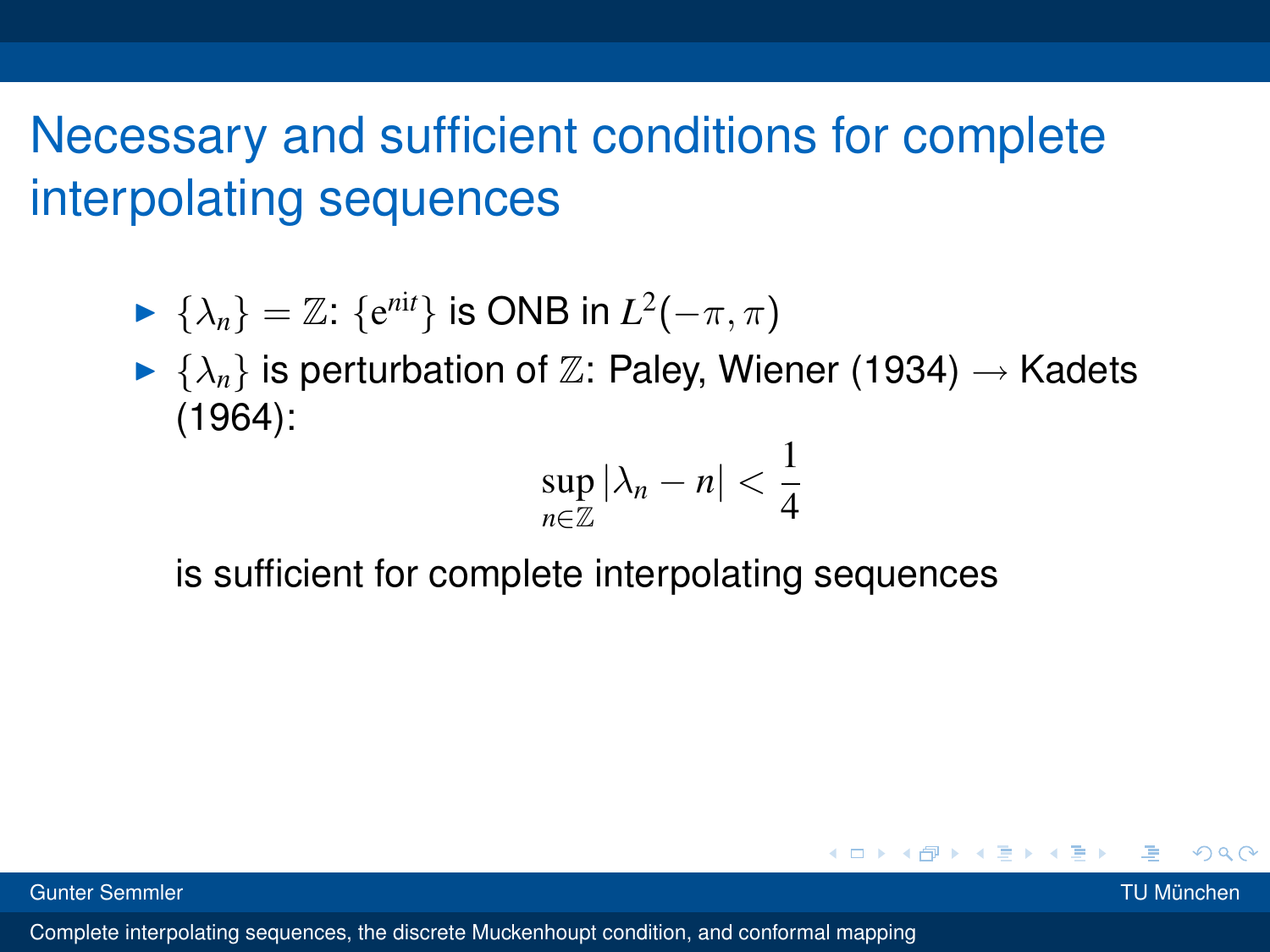- $\blacktriangleright$  { $\lambda_n$ } = ℤ: { $e^{nit}$ } is ONB in  $L^2(-\pi, \pi)$
- $\blacktriangleright \{\lambda_n\}$  is perturbation of  $\mathbb{Z}$ : Paley, Wiener (1934)  $\rightarrow$  Kadets (1964):

$$
\sup_{n\in\mathbb{Z}}|\lambda_n-n|<\frac{1}{4}
$$

is sufficient for complete interpolating sequences

 $\blacktriangleright \{\lambda_n\}$  are the zeros of a sine-type function: sufficient but not necessary condition

Gunter Semmler TU München

 $QQ$ 

メロメメ 御き メ 君 メメ 君 メー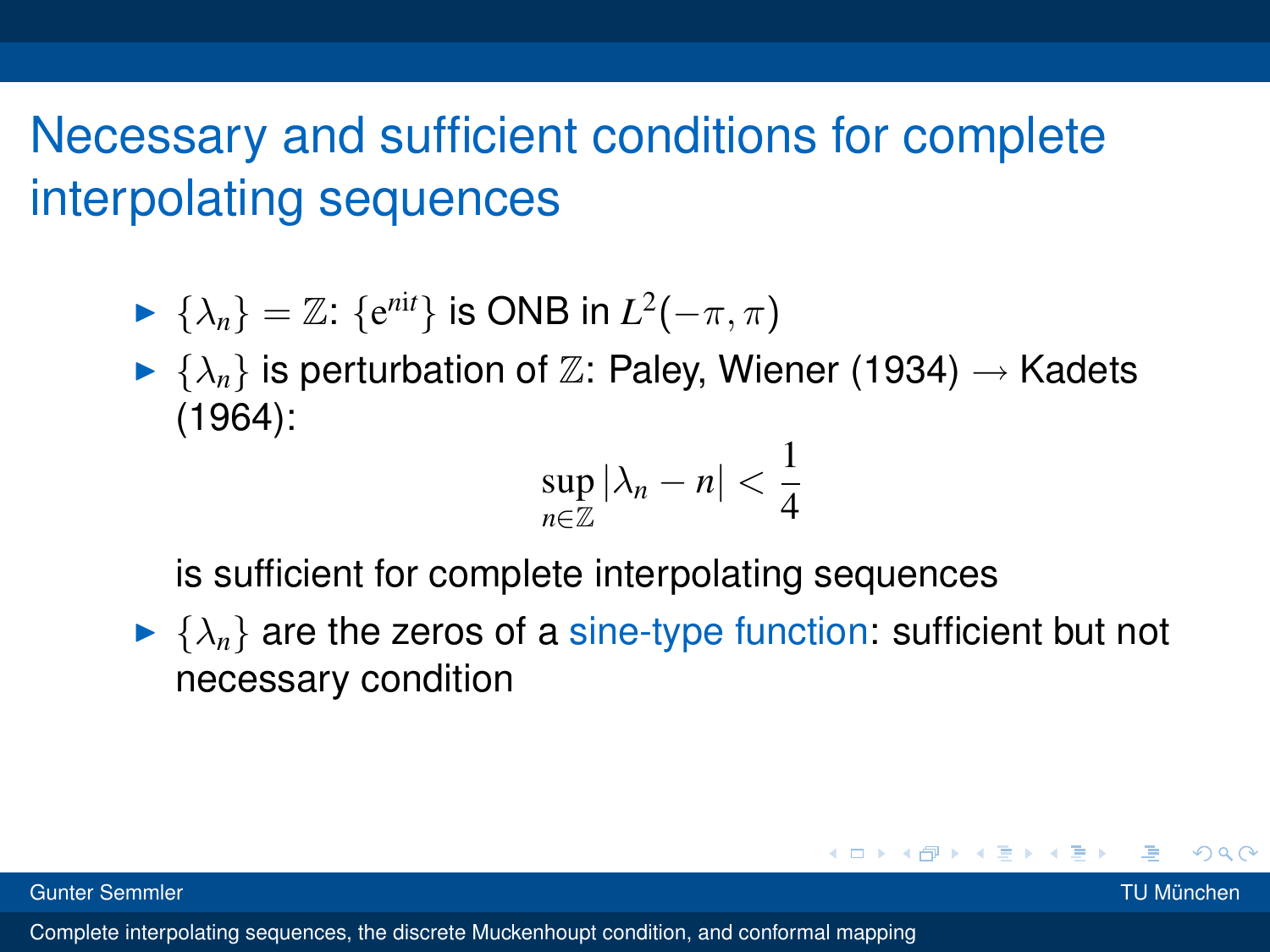- $\blacktriangleright$  { $\lambda_n$ } = ℤ: { $e^{nit}$ } is ONB in  $L^2(-\pi, \pi)$
- $\blacktriangleright \{\lambda_n\}$  is perturbation of  $\mathbb{Z}$ : Paley, Wiener (1934)  $\rightarrow$  Kadets (1964):

$$
\sup_{n\in\mathbb{Z}}|\lambda_n-n|<\frac{1}{4}
$$

is sufficient for complete interpolating sequences

- $\blacktriangleright \{\lambda_n\}$  are the zeros of a sine-type function: sufficient but not necessary condition
- $\triangleright$  Pavlov's theorem (1979): necessary and sufficient conditions for {λ*n*}

Gunter Semmler TU München

 $QQ$ 

イロメ イ団メ イヨメ イヨメー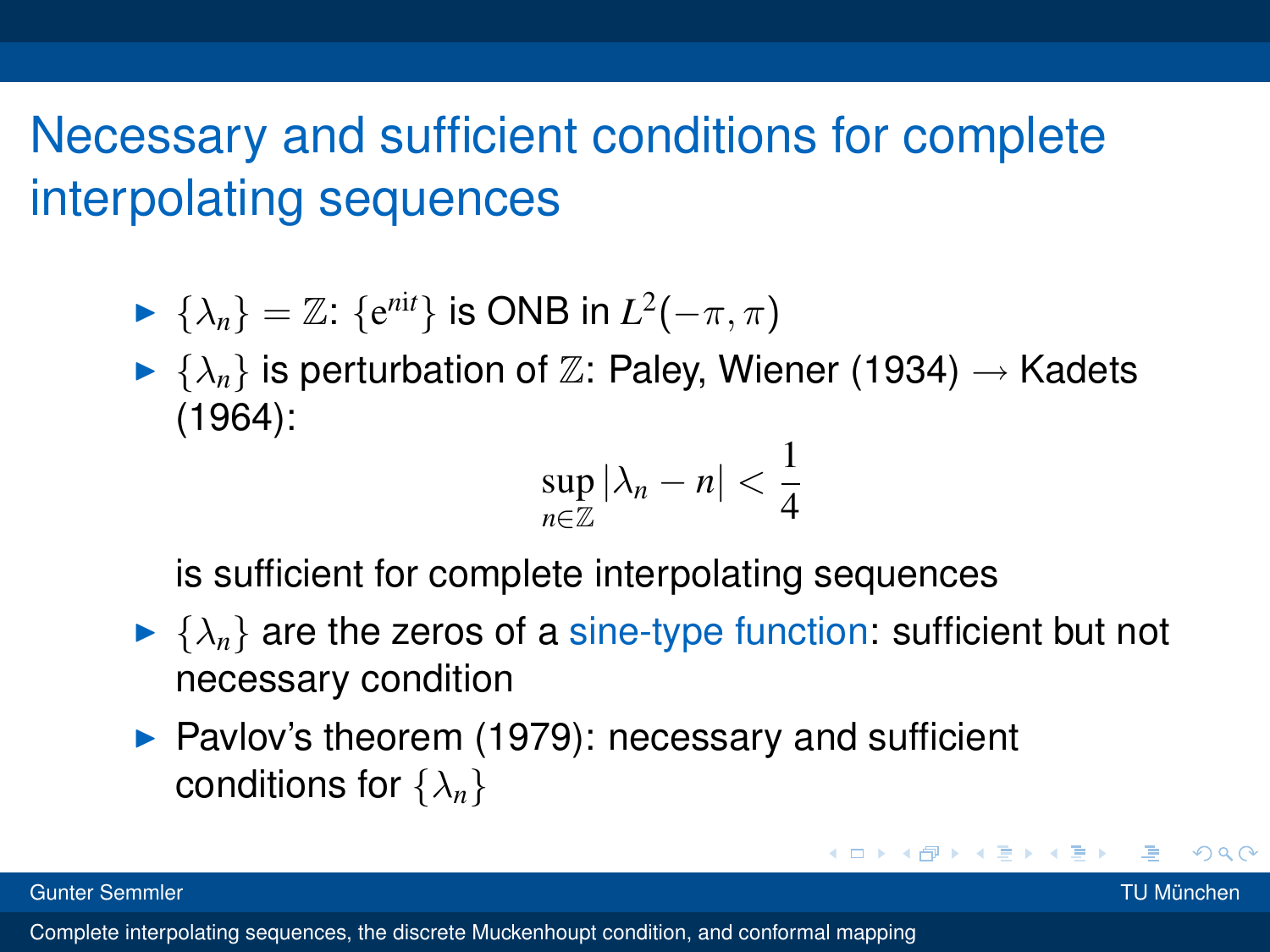#### Theorem (Pavlov 1979)

*A sequence*  $\{\lambda_n\}_{n\in\mathbb{Z}}\subset\mathbb{R}$  *is a complete interpolating sequence if and only if*

1. *it is separated, i.e.*  $\delta := \inf_{n \neq m} |\lambda_n - \lambda_m| > 0$ ,

2. *the limit*

$$
F(z) = \lim_{R \to \infty} \prod_{|\lambda_n| < R} \left( 1 - \frac{z}{\lambda_n} \right)
$$

*exists uniformly on compact subsets of* C *and defines an entire function F of exponential type* π*,*

3. *the function*  $w(x) := |F(x + iy)|^2$ ,  $x \in \mathbb{R}, y \neq 0$  satisfies the *Muckenhoupt condition*

$$
\int_{I} w(x) dx \int_{I} \frac{1}{w(x)} dx \leq C|I|^2.
$$
 (A<sub>2</sub>)

K ロ ⊁ K 倒 ≯ K ミ ⊁ K ミ ⊁

Gunter Semmler TU München

 $\Omega$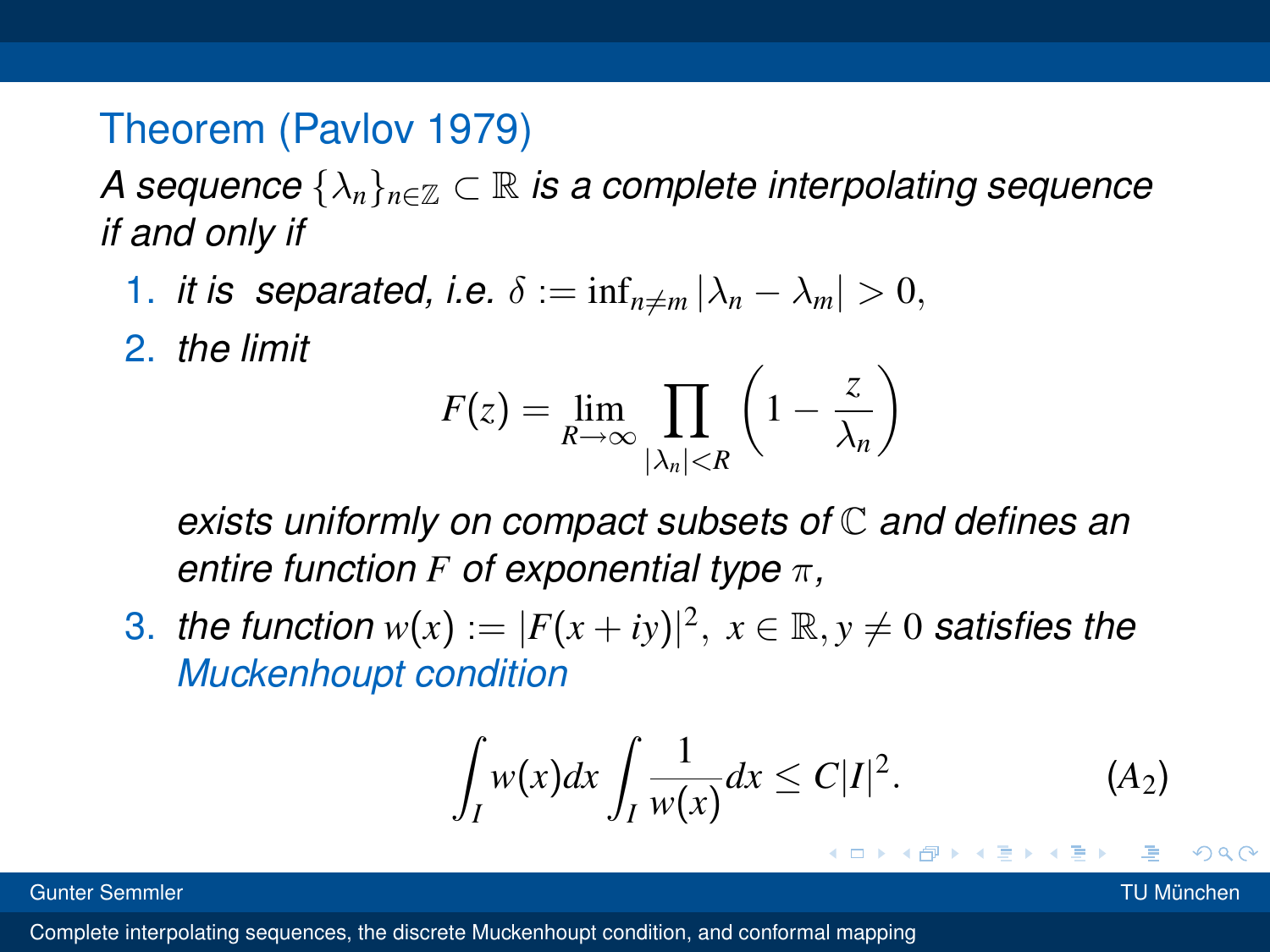Theorem (Pavlov 1979) (Lyubarskii, Seip 1997)

*A sequence*  $\{\lambda_n\}_{n\in\mathbb{Z}}\subset\mathbb{R}$  *is a complete interpolating sequence if and only if*

1. *it is separated, i.e.*  $\delta := \inf_{n \neq m} |\lambda_n - \lambda_m| > 0$ ,

2. *the limit*

$$
F(z) = \lim_{R \to \infty} \prod_{|\lambda_n| < R} \left( 1 - \frac{z}{\lambda_n} \right)
$$

*exists uniformly on compact subsets of* C *and defines an entire function F of exponential type* π*,*

3. *for a relatively dense subsequence*  $\{\lambda_{n_k}\}_{k\in\mathbb{Z}}$  *and the numbers*  $d_k := |F'(\lambda_{n_k})|^2$  we have the discrete *Muckenhoupt condition*

$$
\sum_{n\in I} d_n \sum_{n\in I} d_n^{-1} \leq C|I|^2 \qquad (\tilde{A}_2)
$$

Gunter Semmler TU München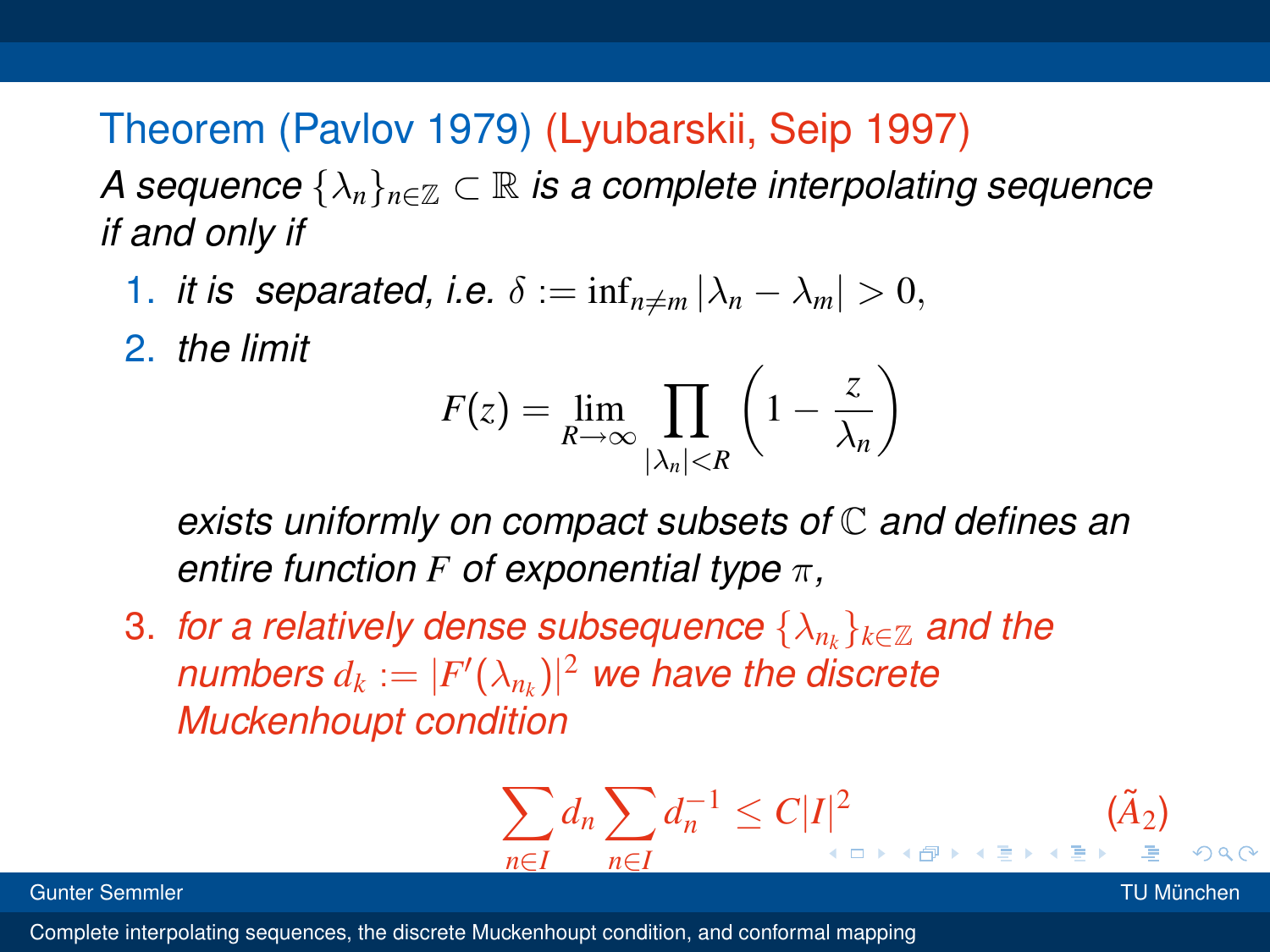# Goals of this work

- $\triangleright$  give equivalent characterization of complete interpolating sequences
- $\triangleright$  provide another representation of the generating function

$$
F(z) = \lim_{R \to \infty} \prod_{|\lambda_n| < R} \left( 1 - \frac{z}{\lambda_n} \right)
$$

 $\triangleright$  inspiration: extend a characterization of sine-type functions (subclass of the class of generating functions of complete interpolating sequences)

in the second property of the second property of the second property of the second property of the second property of the second property of the second property of the second property of the second property in the second p

つひひ

Gunter Semmler TU München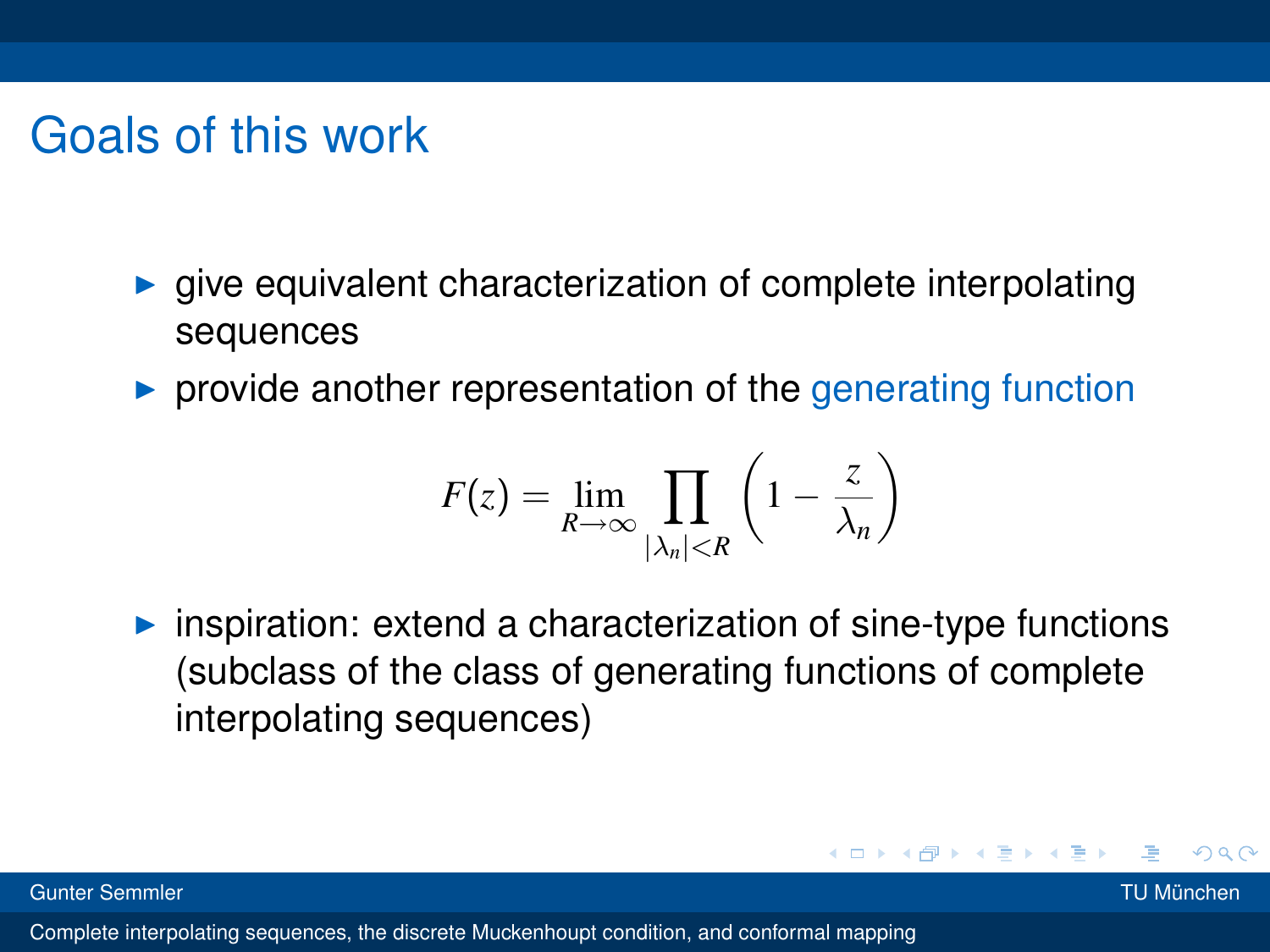# Sine-type functions

#### **Definition**

*An entire function F of exponential type is called a sine-type function (of type* σ*) if*

- 1. *F* has exponential type  $\sigma$  ( $0 < \sigma < \infty$ ) in each of the *half-planes*  $C_+ := {Im z > 0}$  *and*  $C_- := {Im z < 0}$ *,*
- 2. *the zeros*  $\{\lambda_n\}_{n\in\mathbb{Z}}$  *of F* are separated and located in some *strip*  $\{|\text{Im } z| \leq h\}$
- 3. *for some*  $y \neq 0$ ,  $C, c > 0$  *and all*  $x \in \mathbb{R}$  *holds*  $c \leq |f(x+iy)| \leq C$ .

#### Theorem (Levin 1961, Golovin 1964)

*The zeros of a sine-type function of type* π *are a complete interpolating sequence.* K ロ ⊁ K 倒 ≯ K ミ ⊁ K ミ ⊁

Gunter Semmler TU München

<span id="page-14-0"></span>

 $\Omega$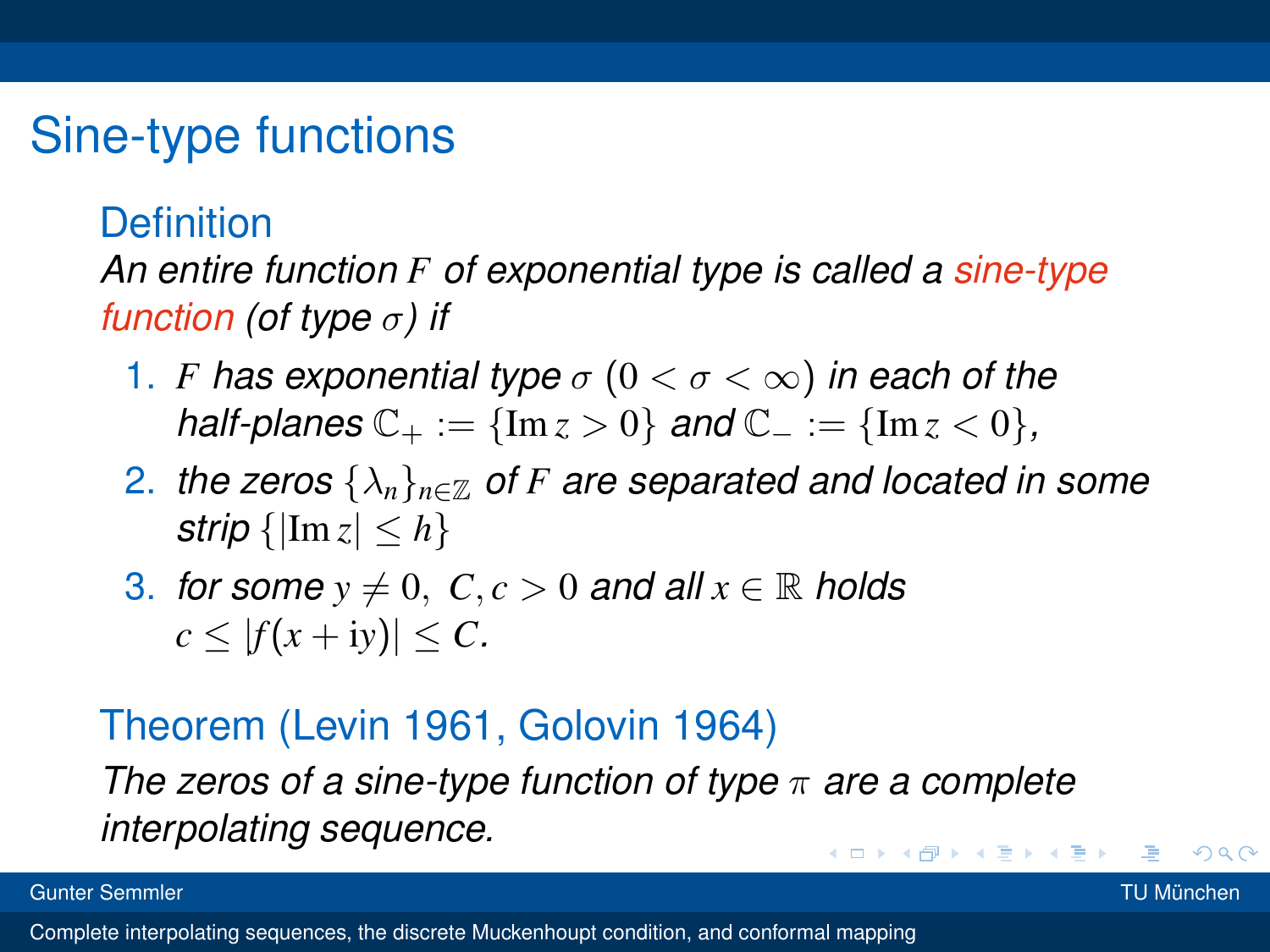## Conformal mappings onto slit domains



 $\leftarrow$   $\Box$ 

<span id="page-15-0"></span>

 $2Q$ 

Gunter Semmler TU München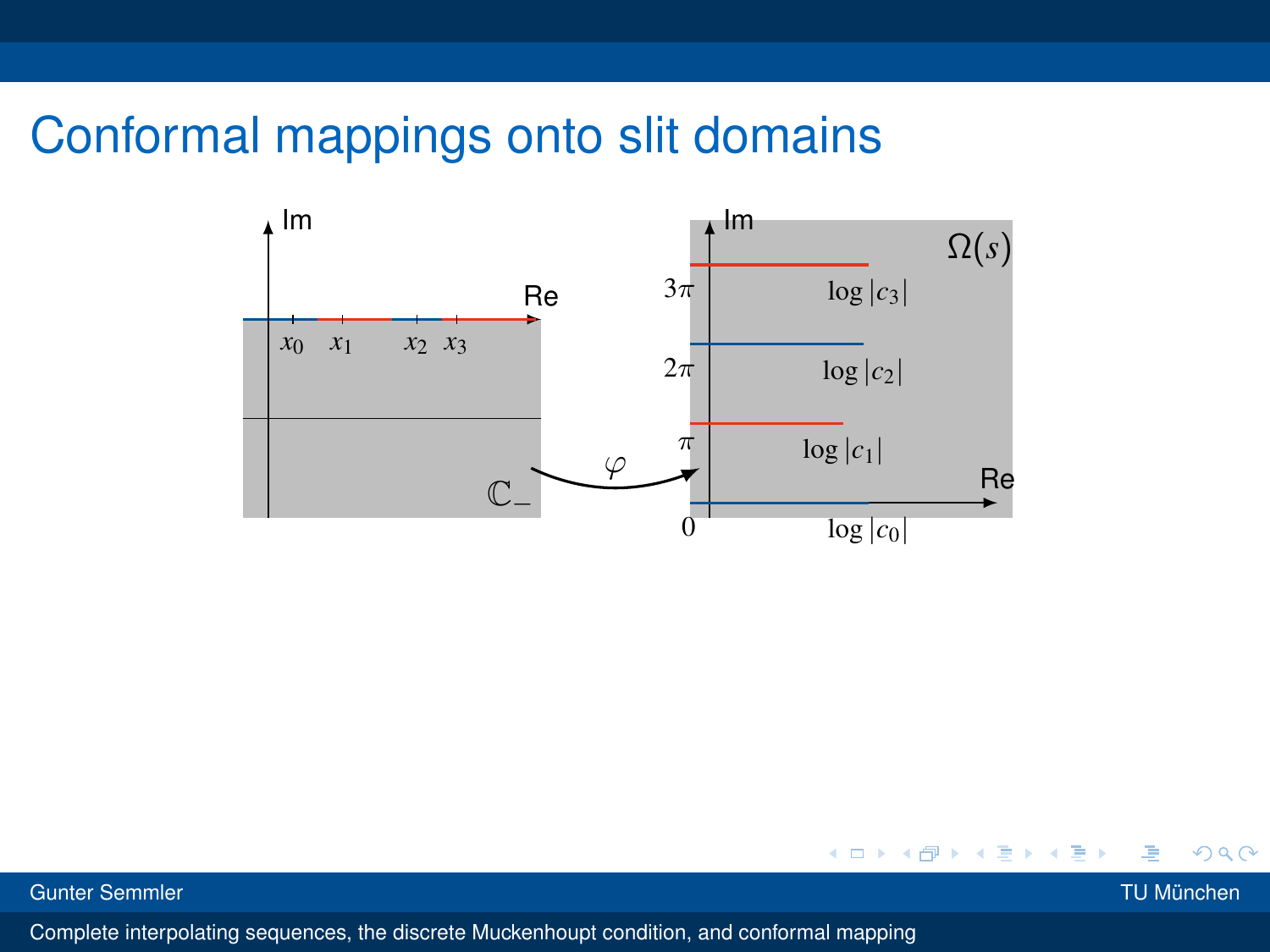## Conformal mappings onto slit domains



#### Gunter Semmler TU München

<span id="page-16-0"></span>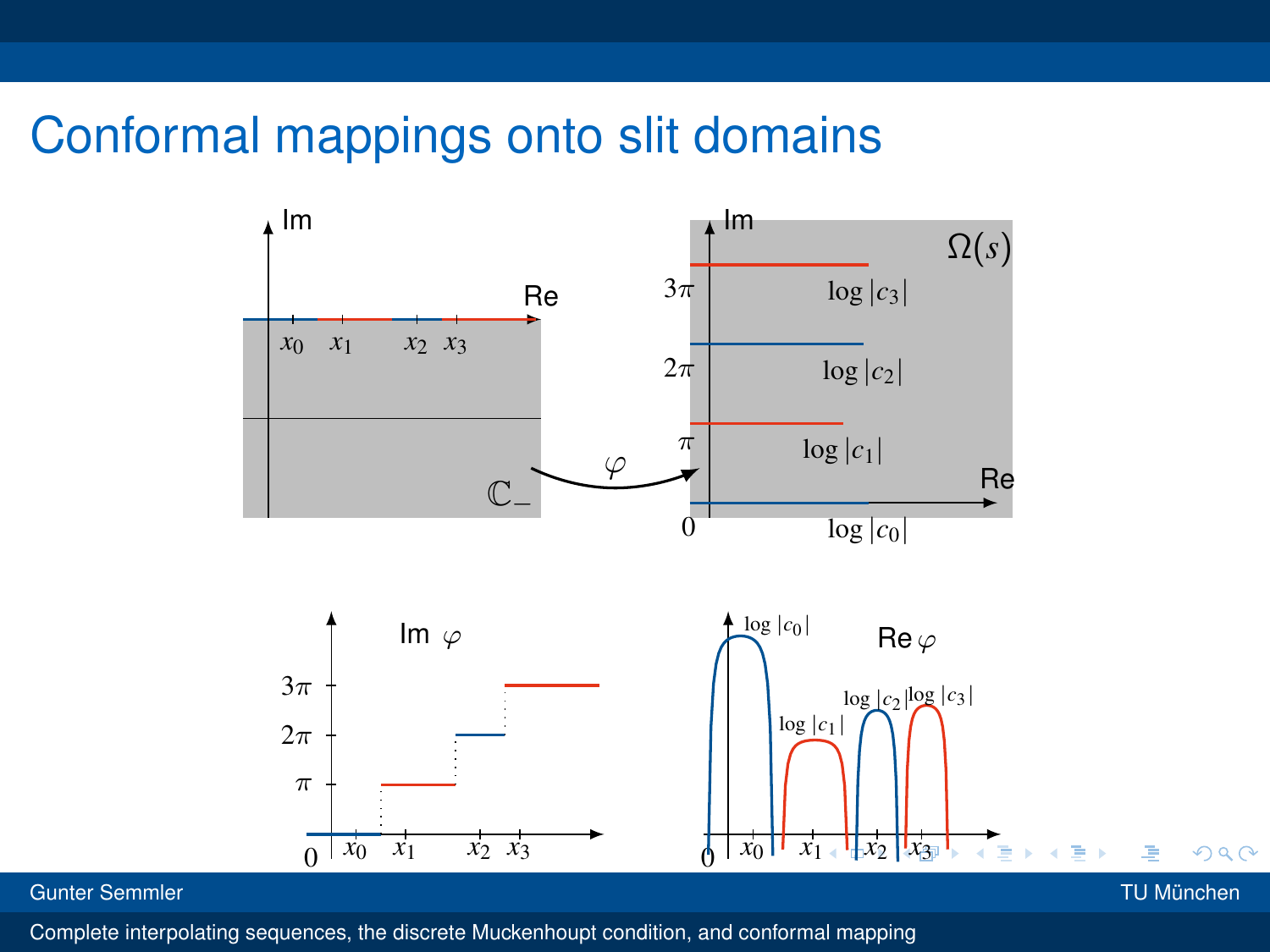# Exponentiating the conformal map





4日)



Gunter Semmler TU München

<span id="page-17-0"></span>

 $2Q$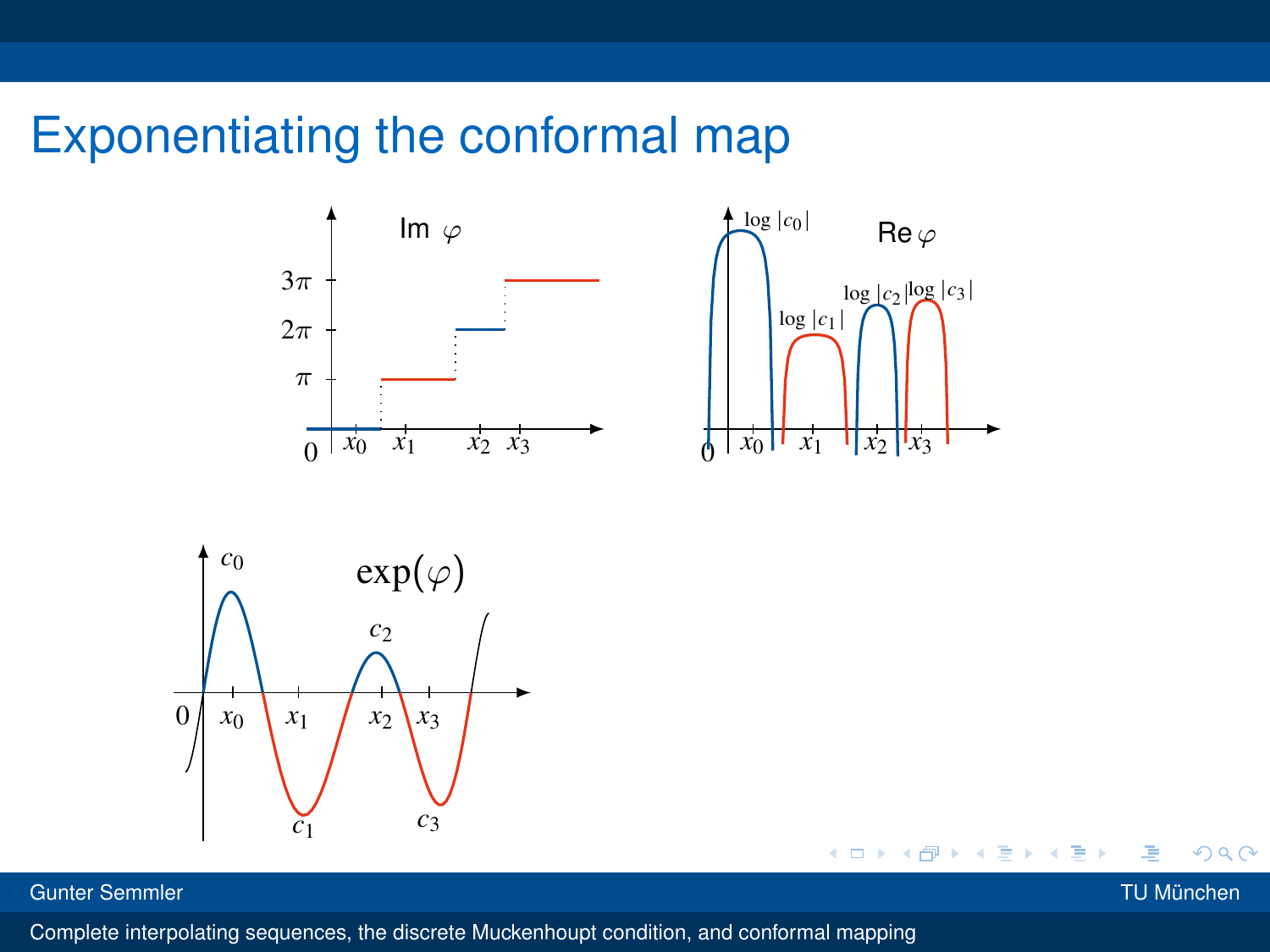# Exponentiating the conformal map







 $exp(\varphi)$  class of functions representable in the form  $exp(\varphi)$ 

 $=$  Laguerre-Pólya class  $\mathcal{LP}$ 

4 D F ∢ ⊕

formly on every compact subset of  $\mathbb C$ =real entire functions approximable by real polynomials with real zeros uni-

#### Gunter Semmler TU München

<span id="page-18-0"></span>

 $\Omega$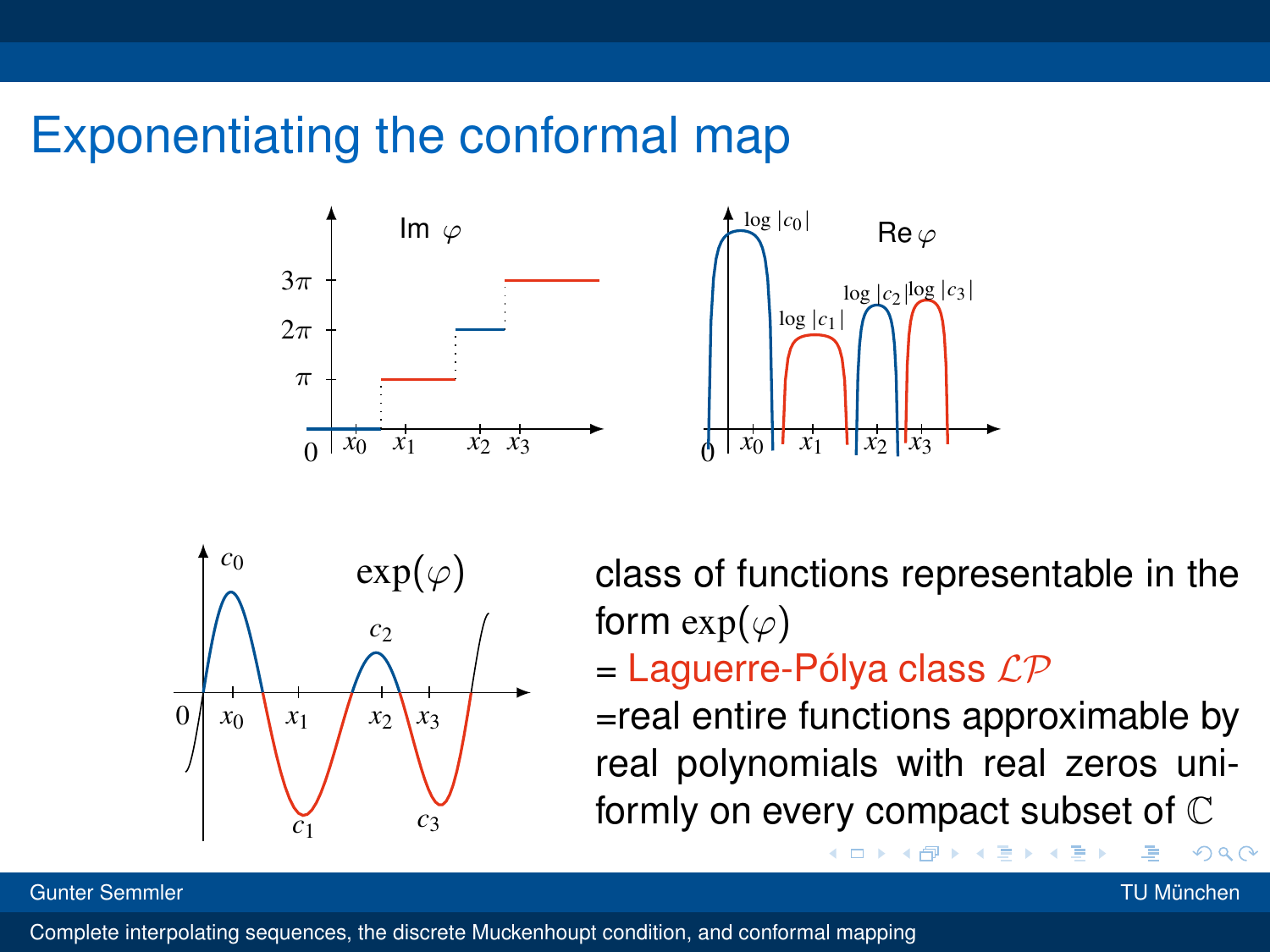# Subclasses of  $\mathcal{LP}$



#### Theorem (Eremenko, Sodin 1992)

university-logo *A real entire function F is of sine-type if and only if it is of the form*  $exp(\varphi)$  *with a conformal mapping*  $\varphi$  :  $\mathbb{C}_{-} \to \Omega(s)$  *satisfying* lim<sub>y→−∞</sub>Re  $\varphi(iy) = \infty$  and  $0 < c \le |c_n| \le C$ *[.](#page-18-0)* 

Gunter Semmler TU München

<span id="page-19-0"></span> $Q \cap$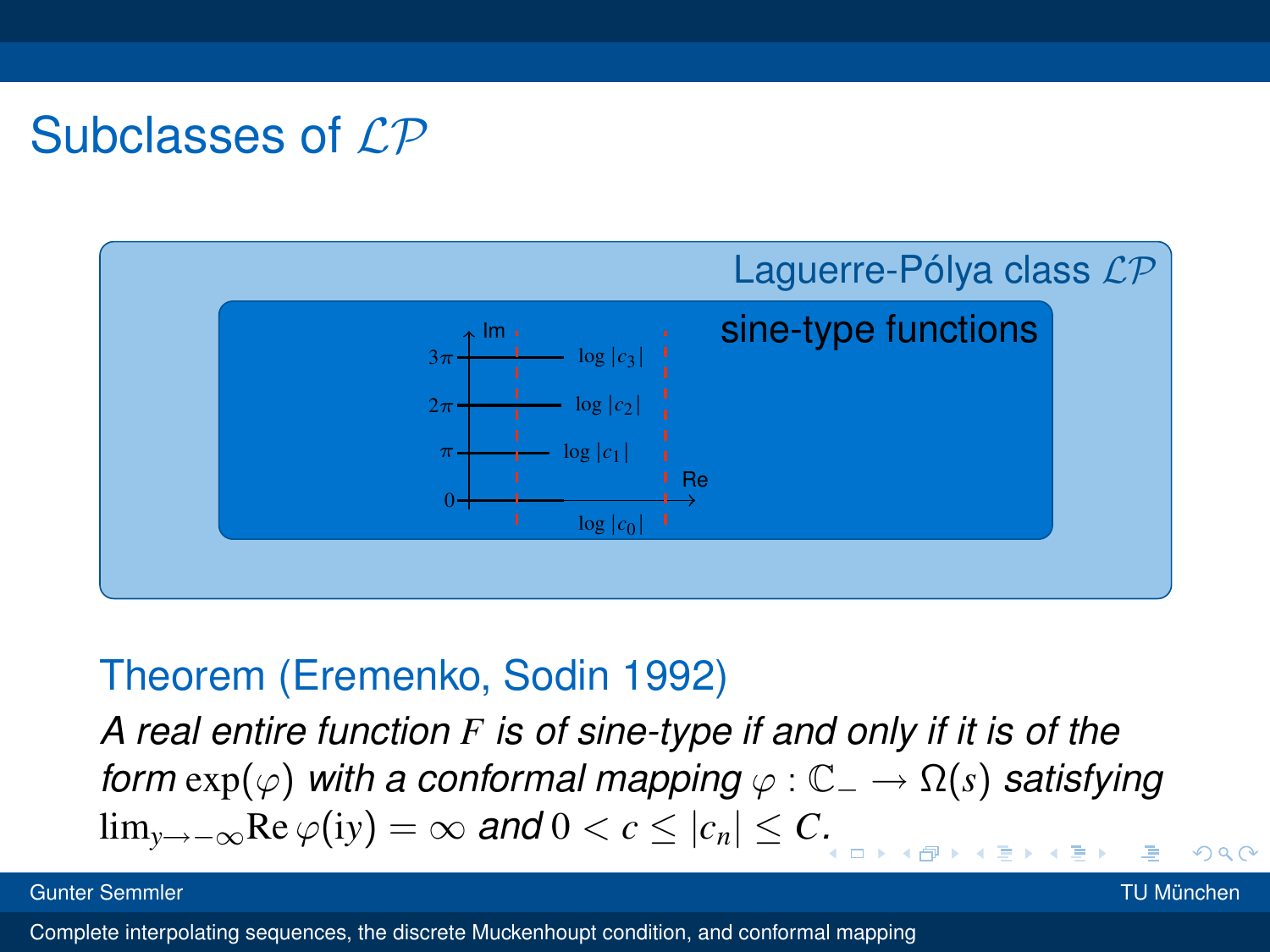# Subclasses of  $\mathcal{LP}$



#### Theorem (Eremenko, Sodin 1992)

university-logo *A real entire function F is of sine-type if and only if it is of the form*  $exp(\varphi)$  *with a conformal mapping*  $\varphi$  :  $\mathbb{C}_{-} \to \Omega(s)$  *satisfying* lim<sub>y→−∞</sub>Re  $\varphi(iy) = \infty$  and  $0 < c \le |c_n| \le C$ *[.](#page-19-0)* 

Gunter Semmler TU München

 $\alpha \cap$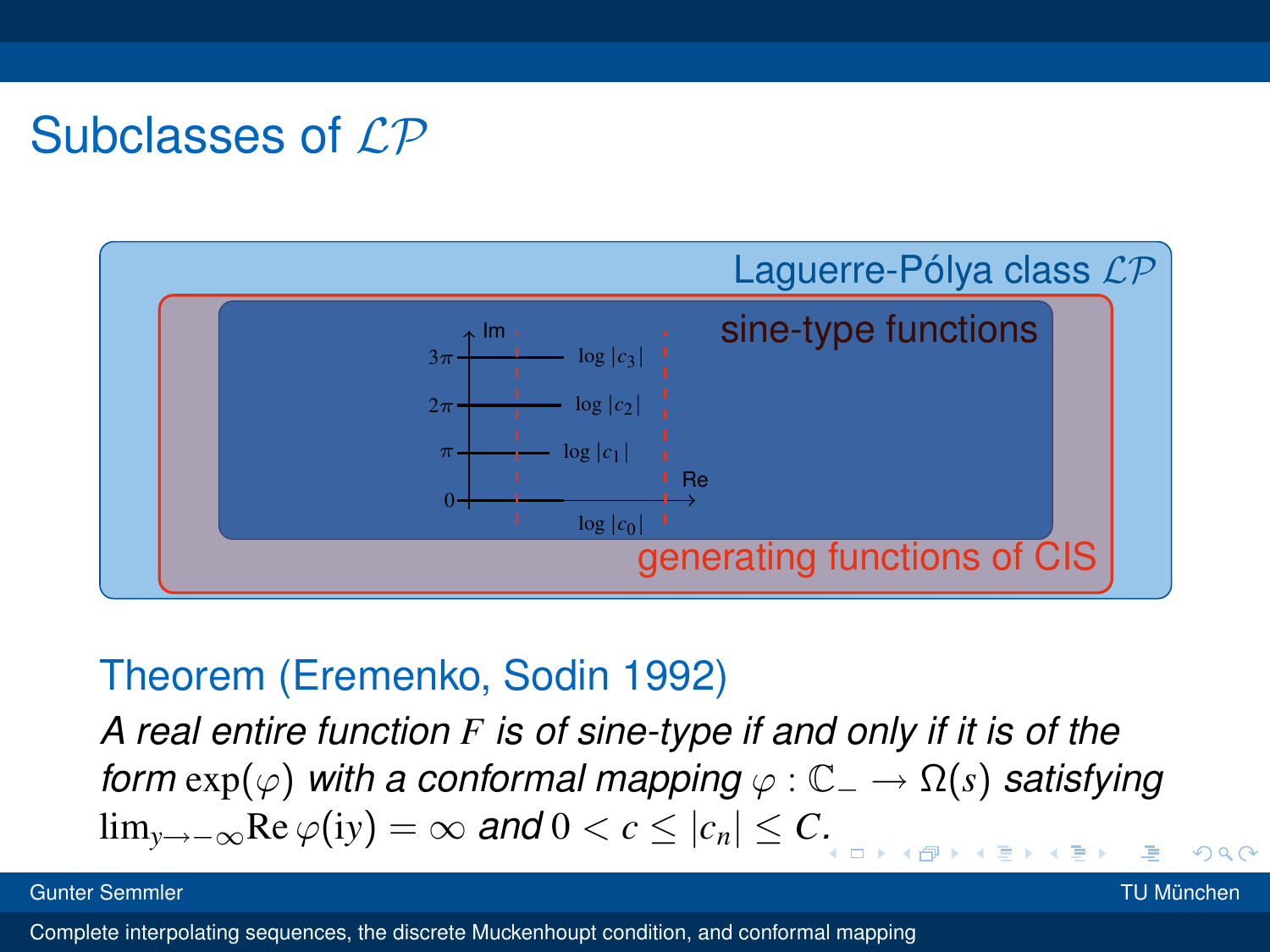### Getting an idea

Question: Which property of the slits characterizes complete interpolating sequences?



Gunter Semmler TU München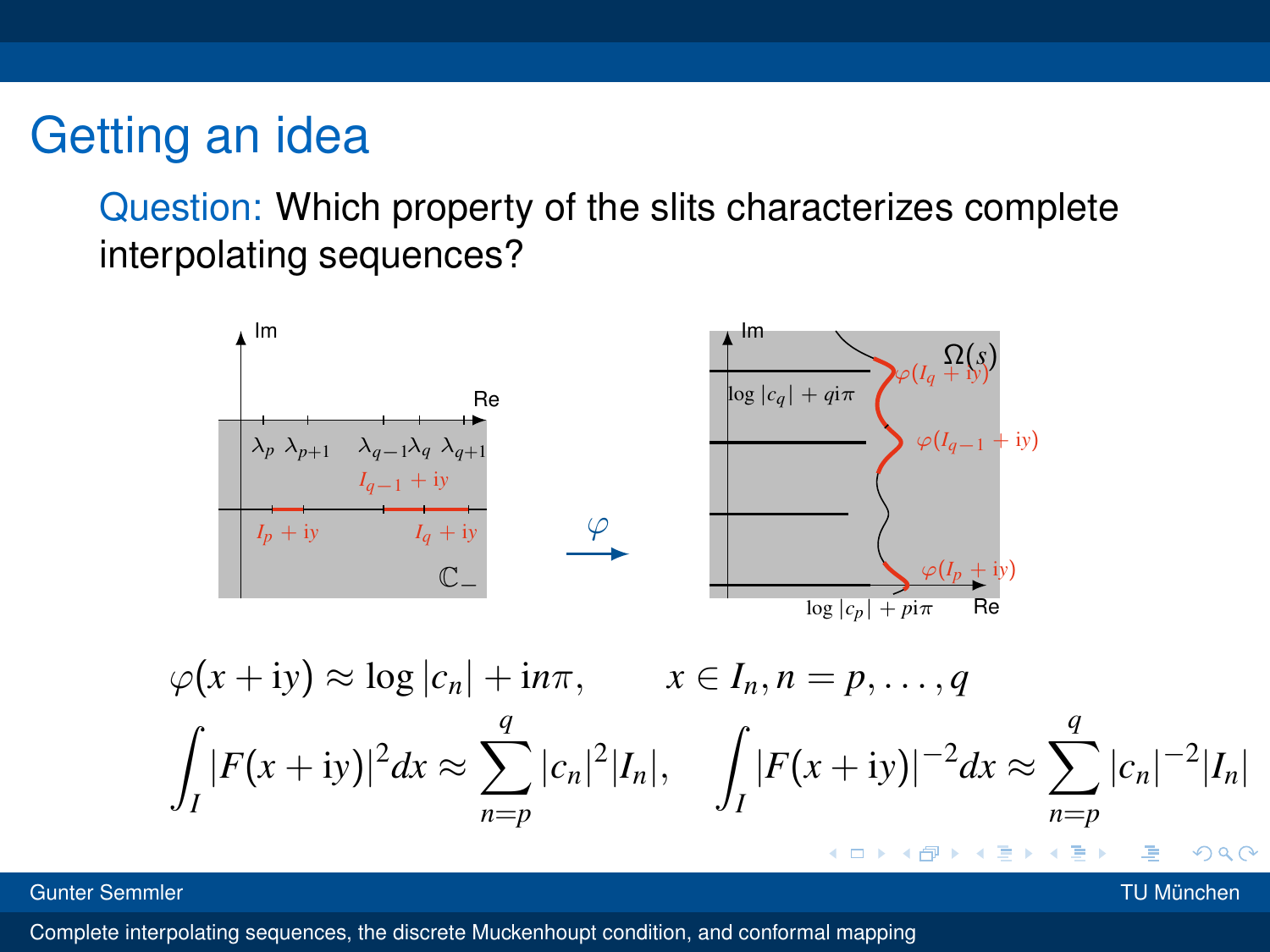#### Characterization of complete interpolating sequences

#### Theorem

 $\mathcal{L}$ et  $s = \{c_n\}_{n \in \mathbb{Z}}$  be a sequence with  $(-1)^n c_n \geq 0$ , and let  ${d_n}_{n \in \mathbb{Z}} = {c_n^2}_{n \in \mathbb{Z}}$  satisfy the discrete Muckenhoupt condition

$$
\sum_{n\in I}d_n\sum_{n\in I}d_n^{-1}\leq C|I|^2.
$$

*Then for every conformal map*  $\varphi$  :  $\mathbb{C}_{-} \to \Omega(s)$  *with* lim<sub>y→−∞</sub> Re  $\varphi(iy) = \infty$  *the function*  $F = \exp(\varphi)$  *is an entire function of exponential type.* ϕ *can be normalized so that the exponential type of F is* π*, and in this case the zero set*  $\{\lambda_n\}_{n\in\mathbb{Z}}\subset\mathbb{R}$  of F is a complete interpolating sequence. *Conversely, every complete interpolating sequence is obtained in this way.* K ロ ⊁ K 倒 ≯ K ミ ⊁ K ミ ⊁

Gunter Semmler TU München

つひひ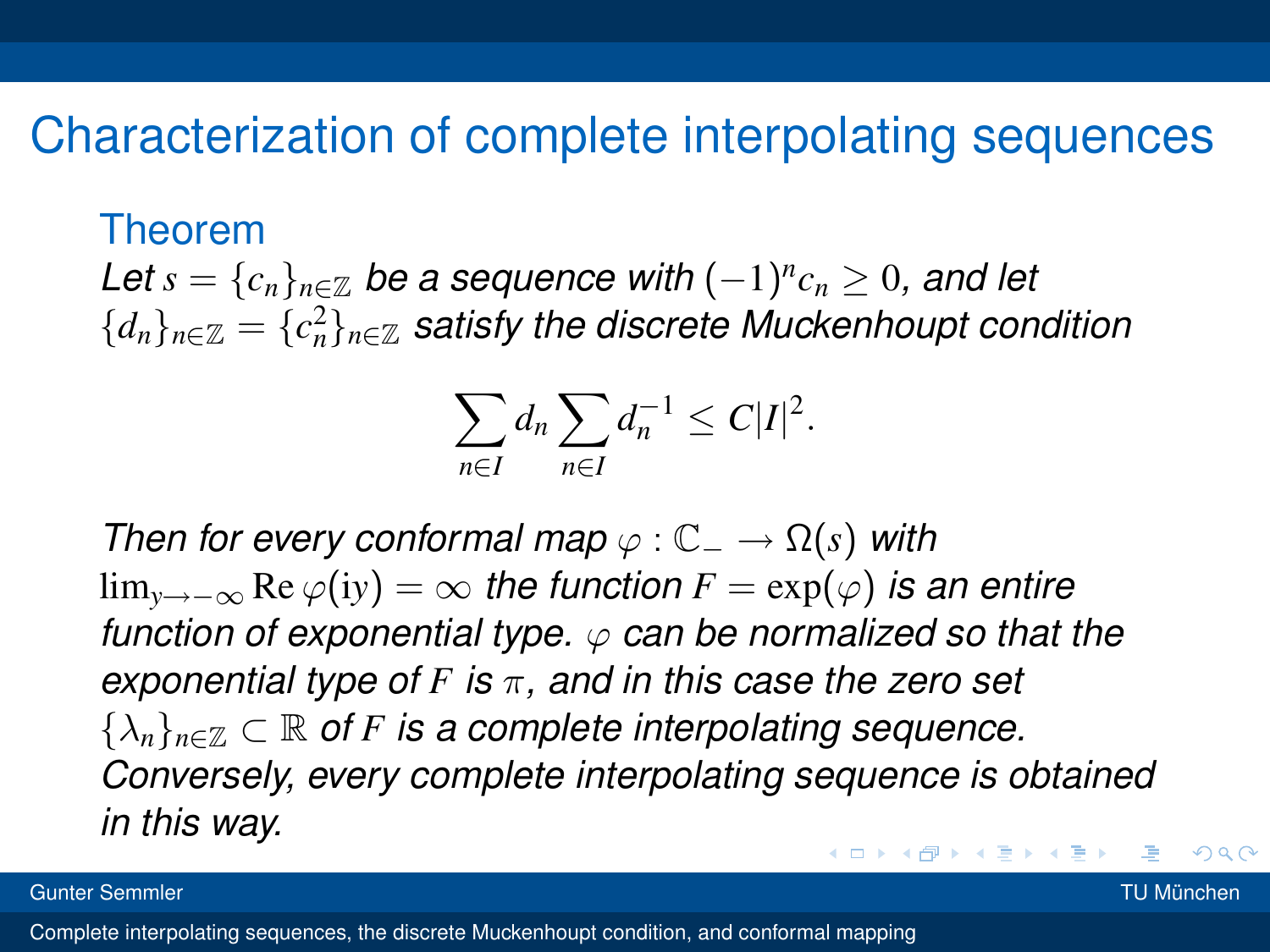# About the proof

#### Simply use

- $\blacktriangleright$  distortion theorems for conformal mappings,
- $\blacktriangleright$  Teichmüller theorems on conformal modules/extremal length,
- $\blacktriangleright$  Grötzsch principle,
- $\blacktriangleright$  some elementary geometry,
- $\blacktriangleright$  Gehring-Hayman theorem,
- $\blacktriangleright$  Lindelöf principle,
- facts about the Cartwright class,
- $\triangleright$  basic properties of BMO spaces,
- $\blacktriangleright$  Poisson representation for the half-plane,
- $\blacktriangleright$  Rodin-Warschawski theory of parallel strip domains

4 B F 4 B

Gunter Semmler TU München

つひひ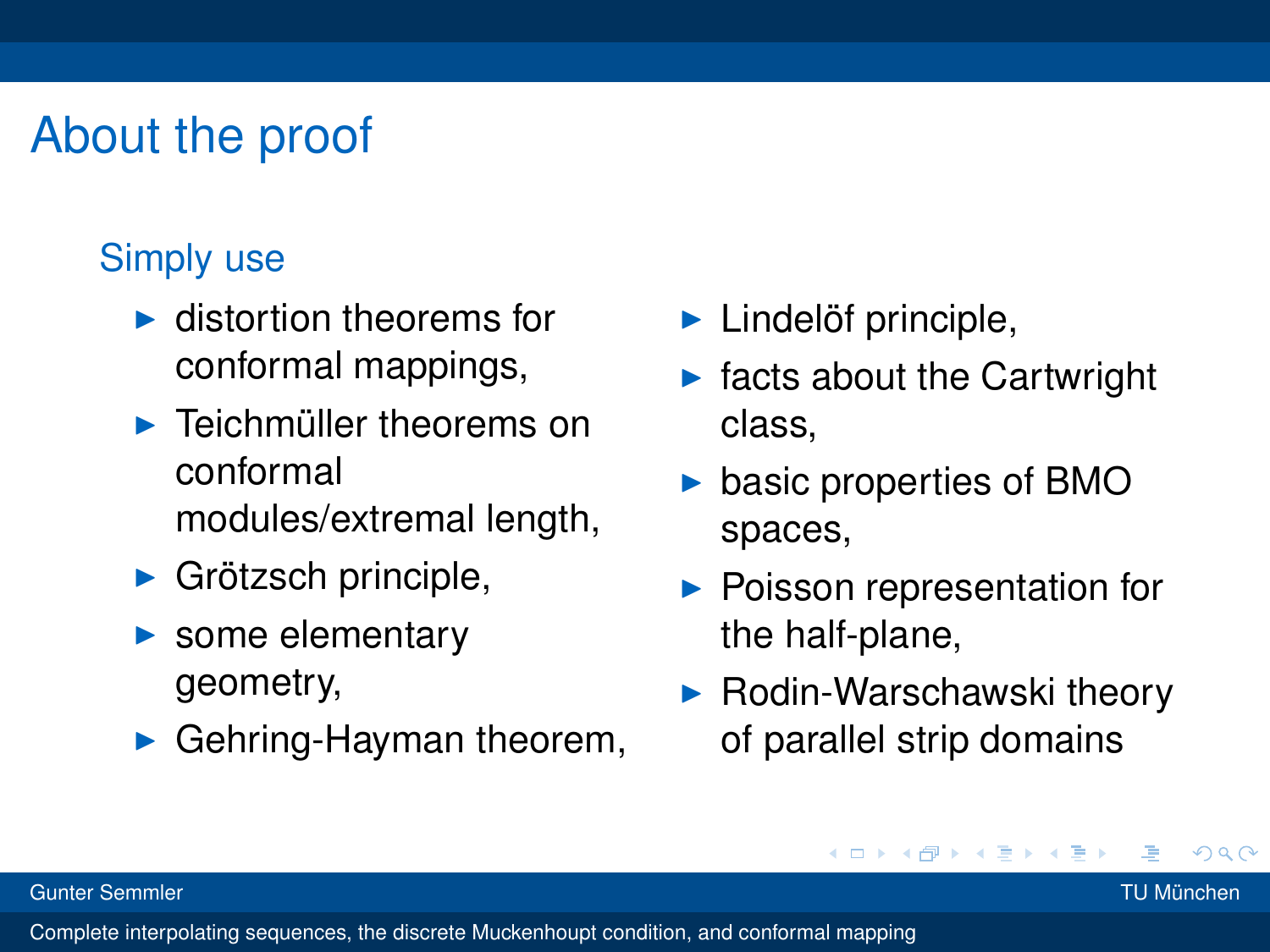$\triangleright$  conformal mapping  $\varphi : \mathbb{C}_{-} \to \Omega(s)$  with

$$
\lim_{y \to -\infty} \text{Re } \varphi(iy) = \infty
$$

is unique up to conformal automorphisms of  $\mathbb{C}^-$  that fix  $\infty$ 



 $\Omega$ 

イロト イ団 トイ ミト イヨト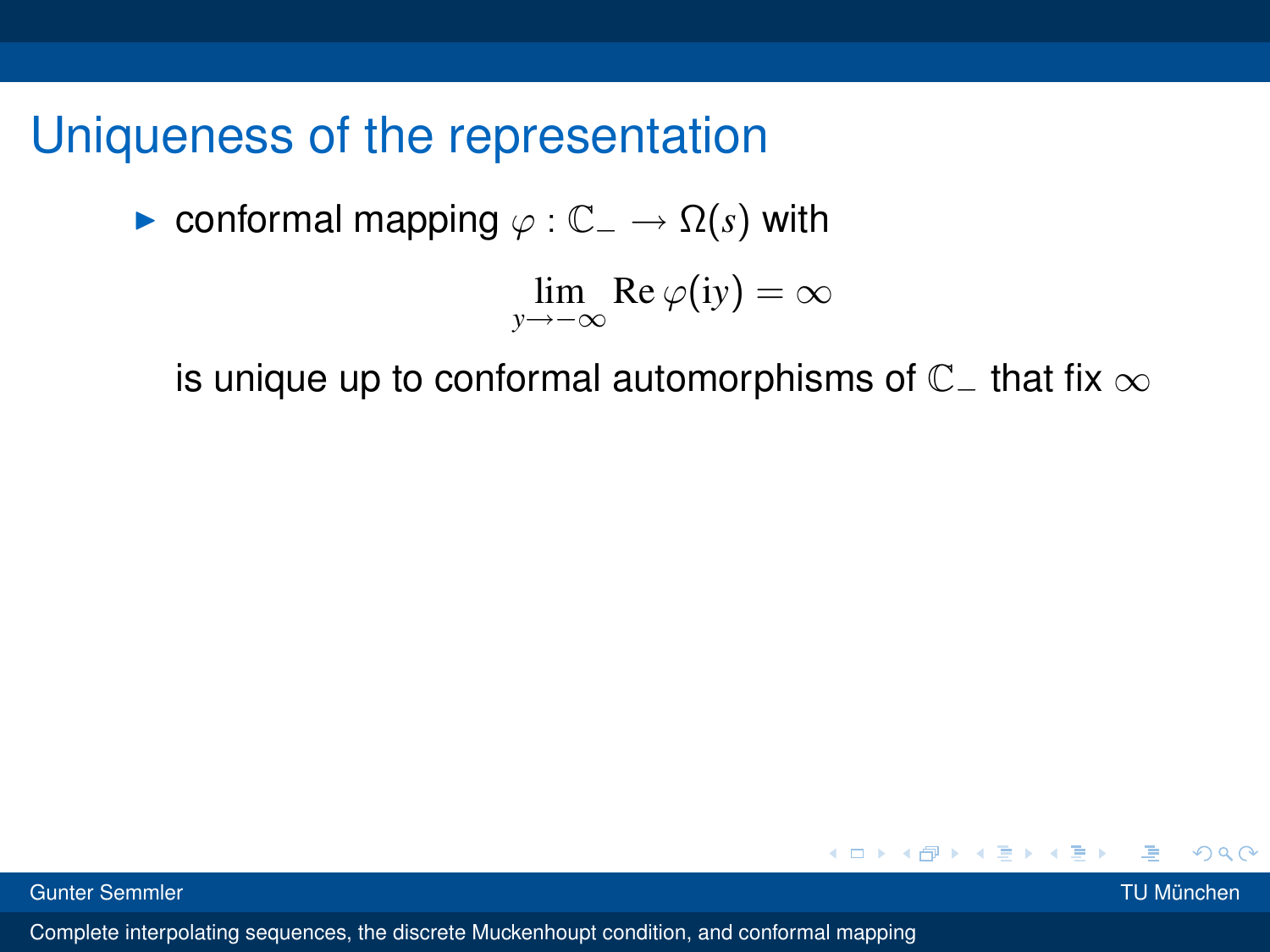$\triangleright$  conformal mapping  $\varphi$  :  $\mathbb{C}_- \to \Omega(s)$  with

$$
\lim_{y \to -\infty} \text{Re } \varphi(iy) = \infty
$$

is unique up to conformal automorphisms of  $\mathbb{C}_-$  that fix  $\infty$  $\triangleright \varphi(a z + b), a > 0, b \in \mathbb{R}$  describes set of all such conformal maps – for which one has  $F = \exp(\varphi)$  exponential type  $\pi$ ?

つへへ

K ロ ⊁ K 倒 ≯ K ミ ⊁ K ミ ≯

Gunter Semmler TU München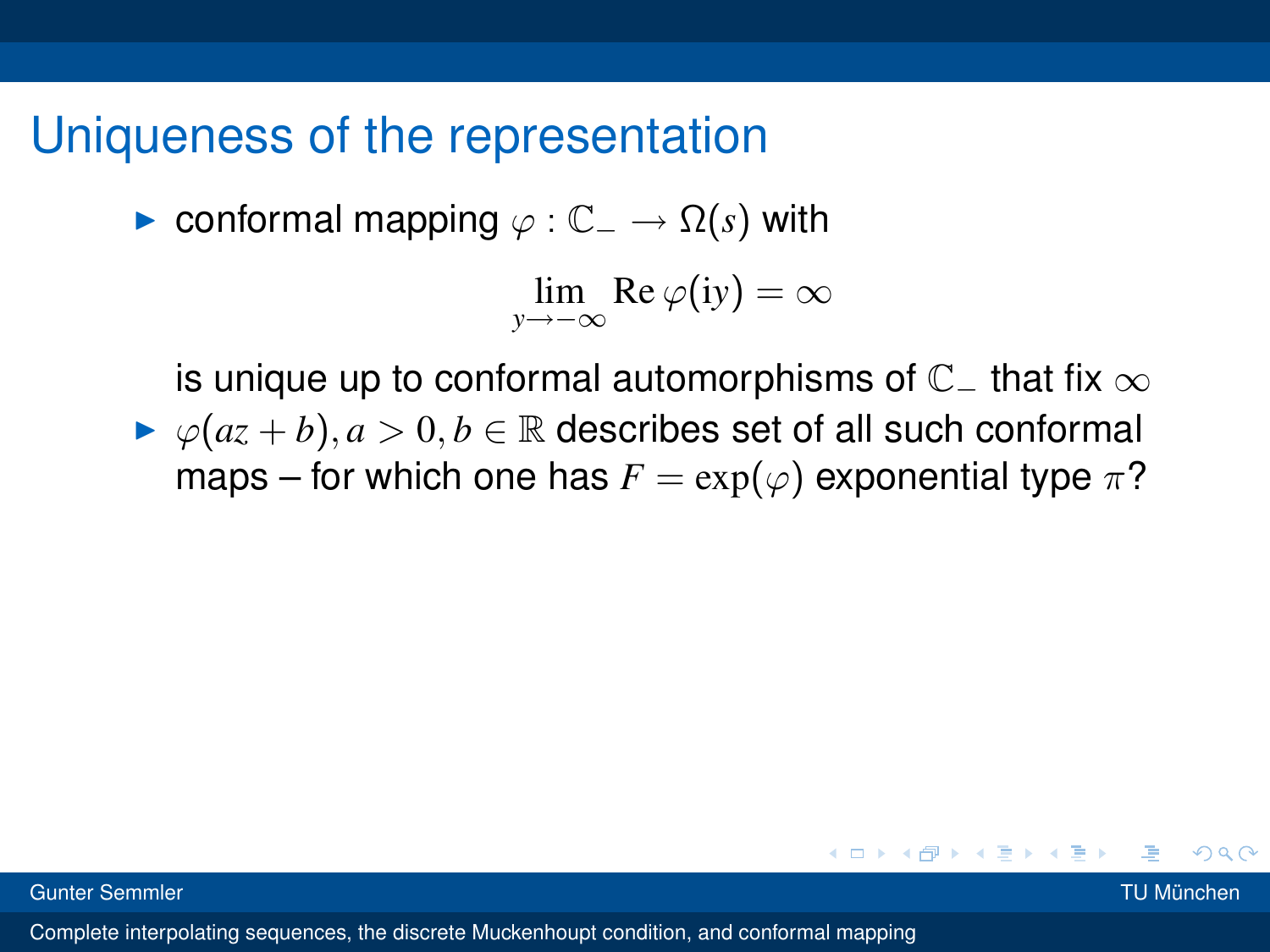$\triangleright$  conformal mapping  $\varphi$  :  $\mathbb{C}_- \to \Omega(s)$  with

$$
\lim_{y \to -\infty} \text{Re } \varphi(iy) = \infty
$$

is unique up to conformal automorphisms of  $\mathbb{C}_-$  that fix  $\infty$ 

- $\triangleright \varphi(a z + b), a > 0, b \in \mathbb{R}$  describes set of all such conformal maps – for which one has  $F = \exp(\varphi)$  exponential type  $\pi$ ?
- $\triangleright$  *b* has no influence on the type complete interpolating sequences can be shifted  $\lambda_n \mapsto \lambda_n + b$

つひひ

K ロ ⊁ K 倒 ≯ K ミ ⊁ K ミ ≯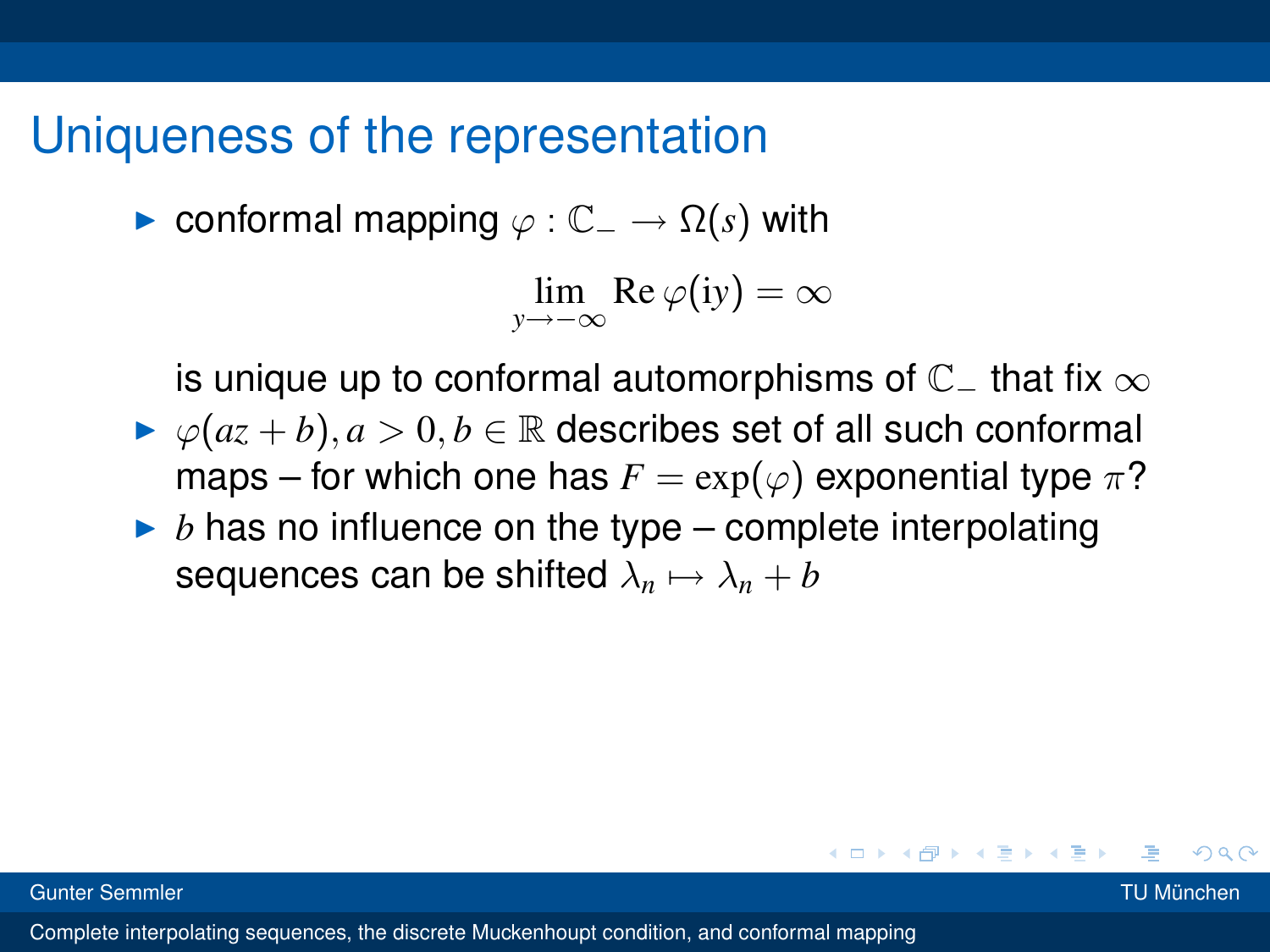$\triangleright$  conformal mapping  $\varphi$  :  $\mathbb{C}_{-} \to \Omega(s)$  with

$$
\lim_{y \to -\infty} \text{Re } \varphi(iy) = \infty
$$

is unique up to conformal automorphisms of  $\mathbb{C}_-$  that fix  $\infty$ 

- $\triangleright \varphi(a z + b), a > 0, b \in \mathbb{R}$  describes set of all such conformal maps – for which one has  $F = \exp(\varphi)$  exponential type  $\pi$ ?
- $\triangleright$  *b* has no influence on the type complete interpolating sequences can be shifted  $\lambda_n \mapsto \lambda_n + b$
- $\triangleright$  correct value of  $a$  can be identified by checking Landau's necessary density conditions  $D^+ = 1$  or  $D^- = 1$  where

$$
D^+ := \lim_{r \to \infty} \max_{x \in \mathbb{R}} \frac{|\{\lambda_n\} \cap [x-r, x+r)|}{2r}, \quad D^- := \lim_{r \to \infty} \min_{x \in \mathbb{R}} \dots
$$

Gunter Semmler TU München

つひひ

K ロ ⊁ K 倒 ≯ K ミ ⊁ K ミ ⊁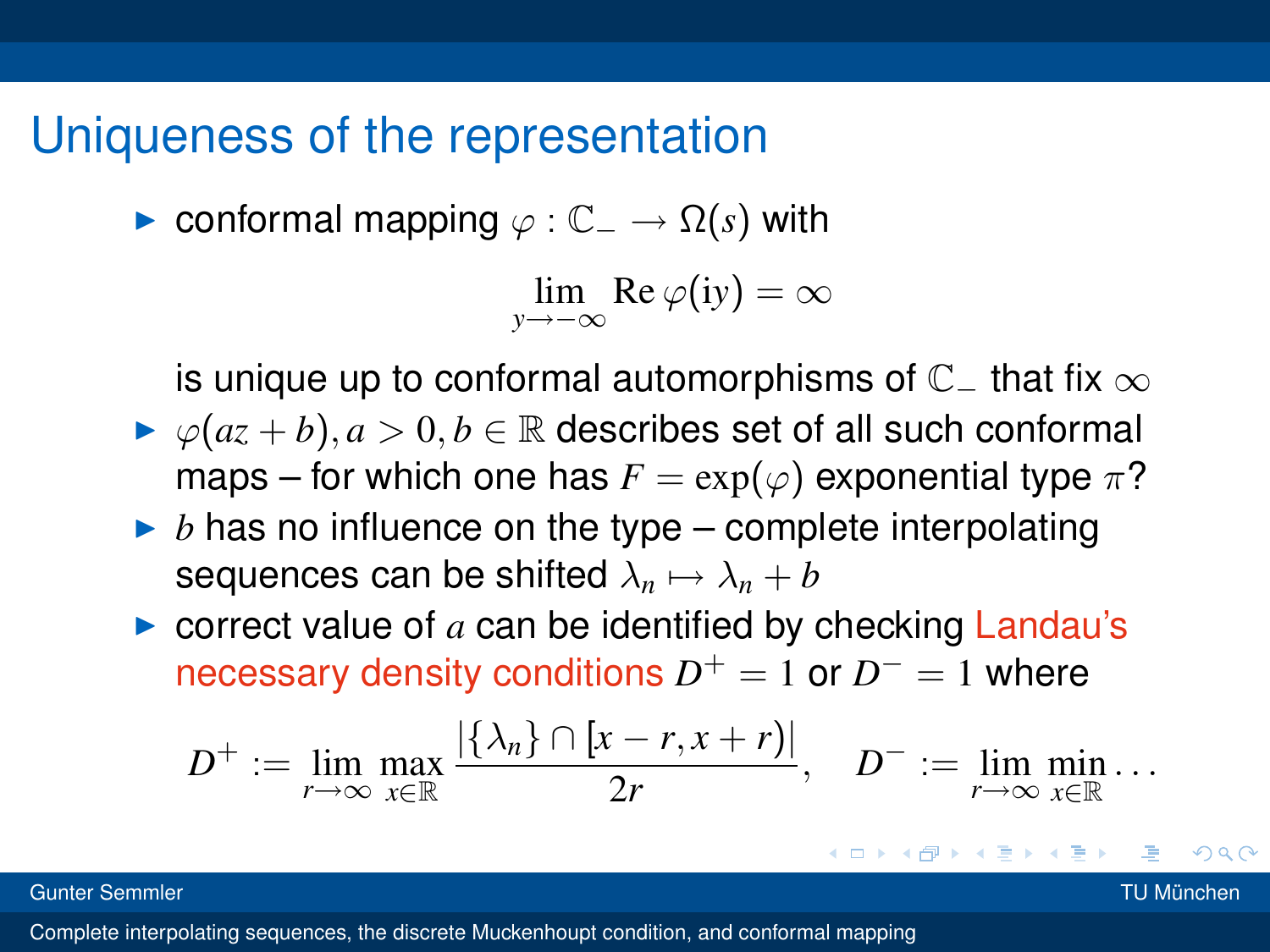# Discussion of our characterization

 $\blacktriangleright$  Parameterization of complete interpolating sequences



- exponential type of generating function follows automatically
- $\triangleright$  works only for real sequences

つひひ

医电影天真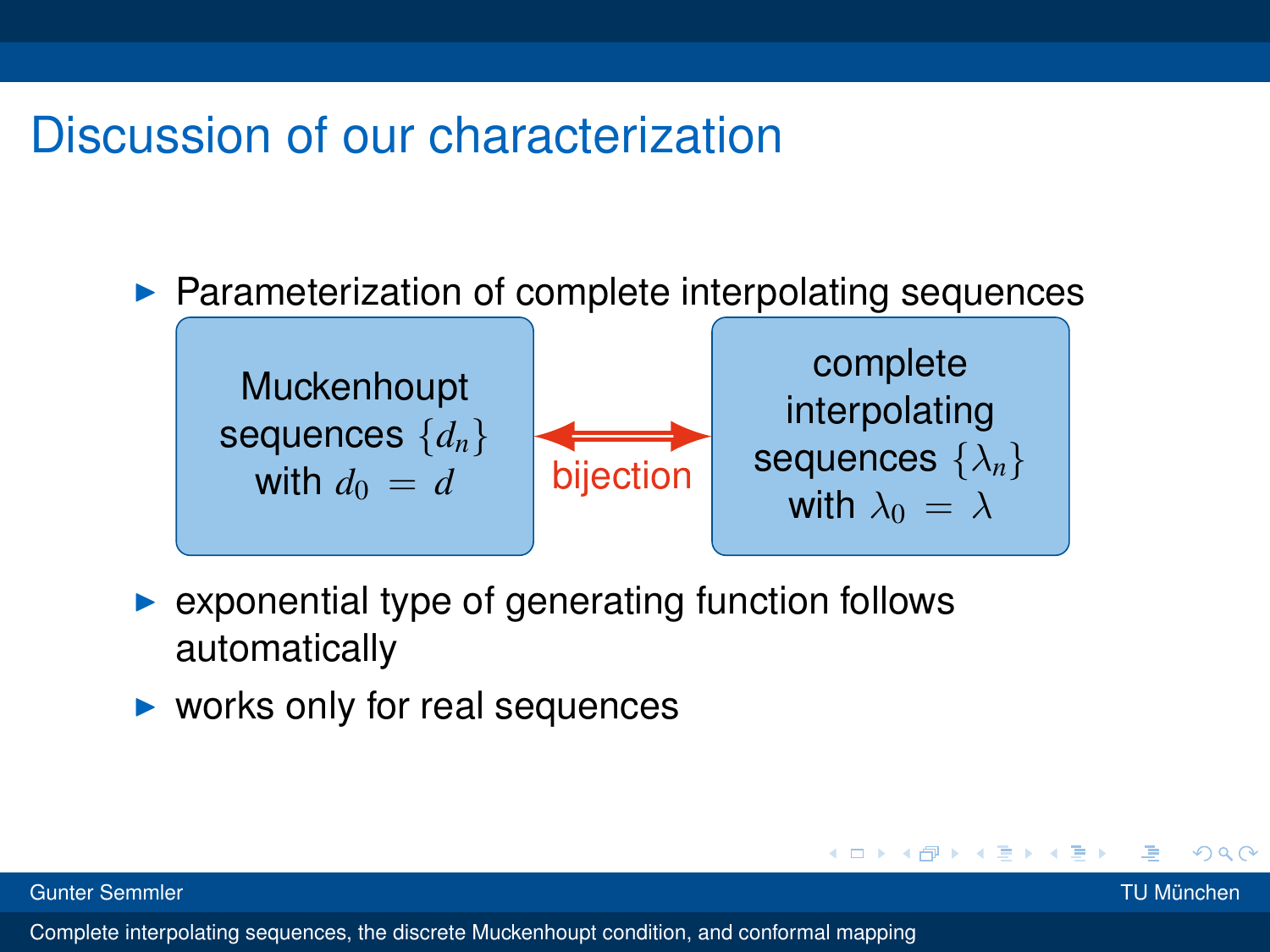# Connection with condition of Lyubarskii and Seip

- $\triangleright$  recall: they proved characterization of complete interpolating sequences involving the discrete Muckenhoupt condition for  $d_n = |F'(\lambda_n)|^2$
- $\blacktriangleright$  our characterization involves  $d_n = c_n^2$



 $\triangleright$  for complete interpolating sequences we have

$$
|F'(\lambda_n)| \asymp |c_n|
$$

4 D F

#### Gunter Semmler TU München

つひひ